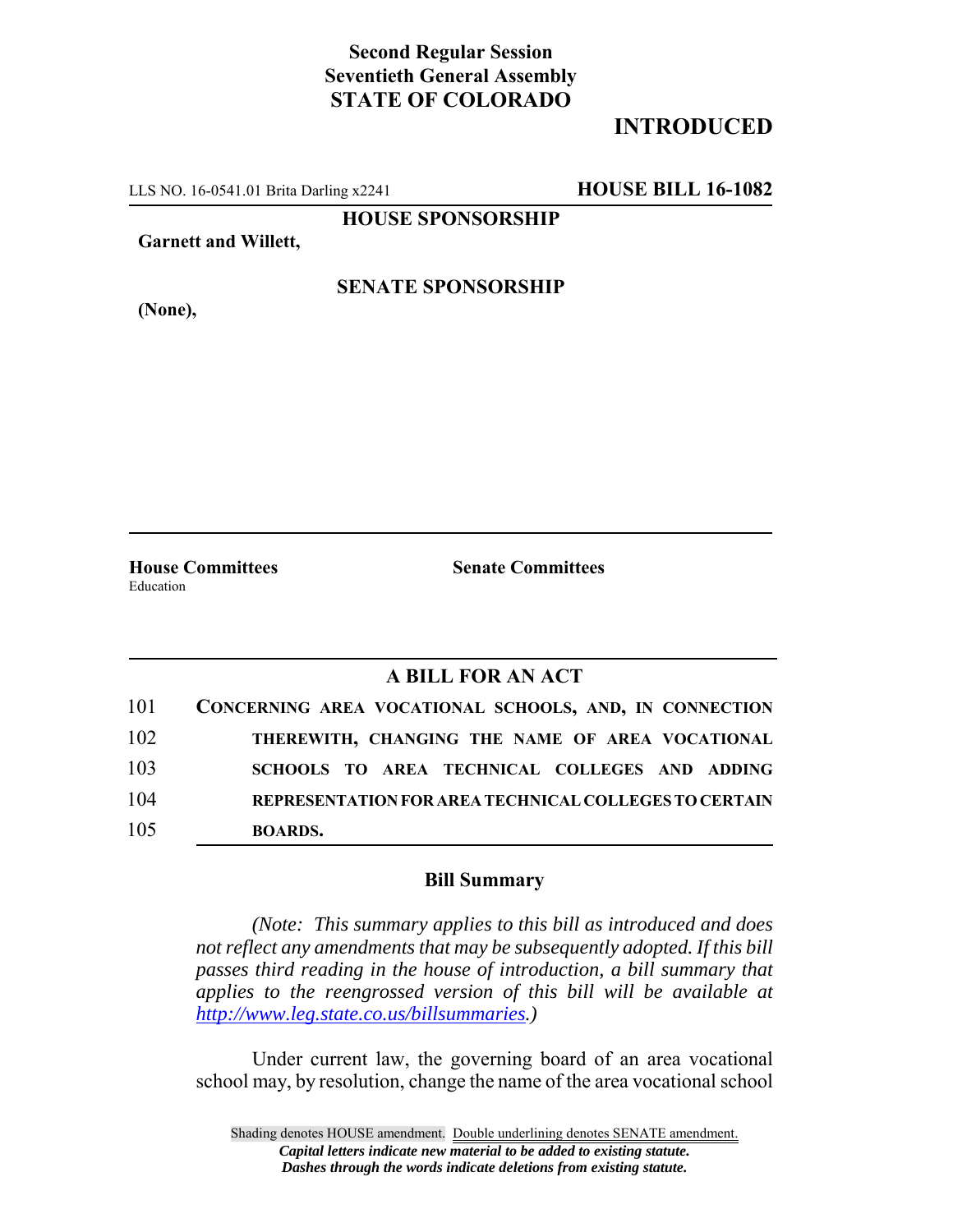to an area technical college. Pursuant to this authority, all area vocational schools in the state have been named area technical colleges.

The bill changes references to area vocational schools in the Colorado Revised Statutes to area technical colleges to remove the obsolete terminology.

The bill also adds a representative of an area technical college to the concurrent enrollment advisory board and the state work force development council.

1 *Be it enacted by the General Assembly of the State of Colorado:*

2 **SECTION 1.** In Colorado Revised Statutes, 12-47-308, **amend** 3 (1) (b) and (3) (b) as follows:

 **12-47-308. Unlawful financial assistance.** (1) (b) Notwithstanding the provisions of paragraph (a) of this subsection (1), any person or party described in said paragraph (a) may provide financial or in-kind assistance, directly or indirectly, to a nonprofit arts organization that has been issued an arts license pursuant to section 12-47-417 or to a state-supported institution of higher education in Colorado, including junior colleges, area vocational schools TECHNICAL COLLEGES, and the Auraria higher education center, or the governing board of a state-supported institution of higher education, or to a nonpublic institution of higher education as defined in section 23-3.7-102, C.R.S., that is operating pursuant to 26 U.S.C. sec. 501 (c) (3) of the federal "Internal Revenue Code of 1986", as amended, if the institution has been issued a license pursuant to article 46, 47, or 48 of this title.

17 (3) (b) Notwithstanding the provisions of paragraph (a) of this 18 subsection (3), a nonprofit arts organization that has been issued an arts 19 license pursuant to section 12-47-417 or a state-supported institution of 20 higher education in Colorado, including junior colleges, area vocational 21 schools TECHNICAL COLLEGES, and the Auraria higher education center,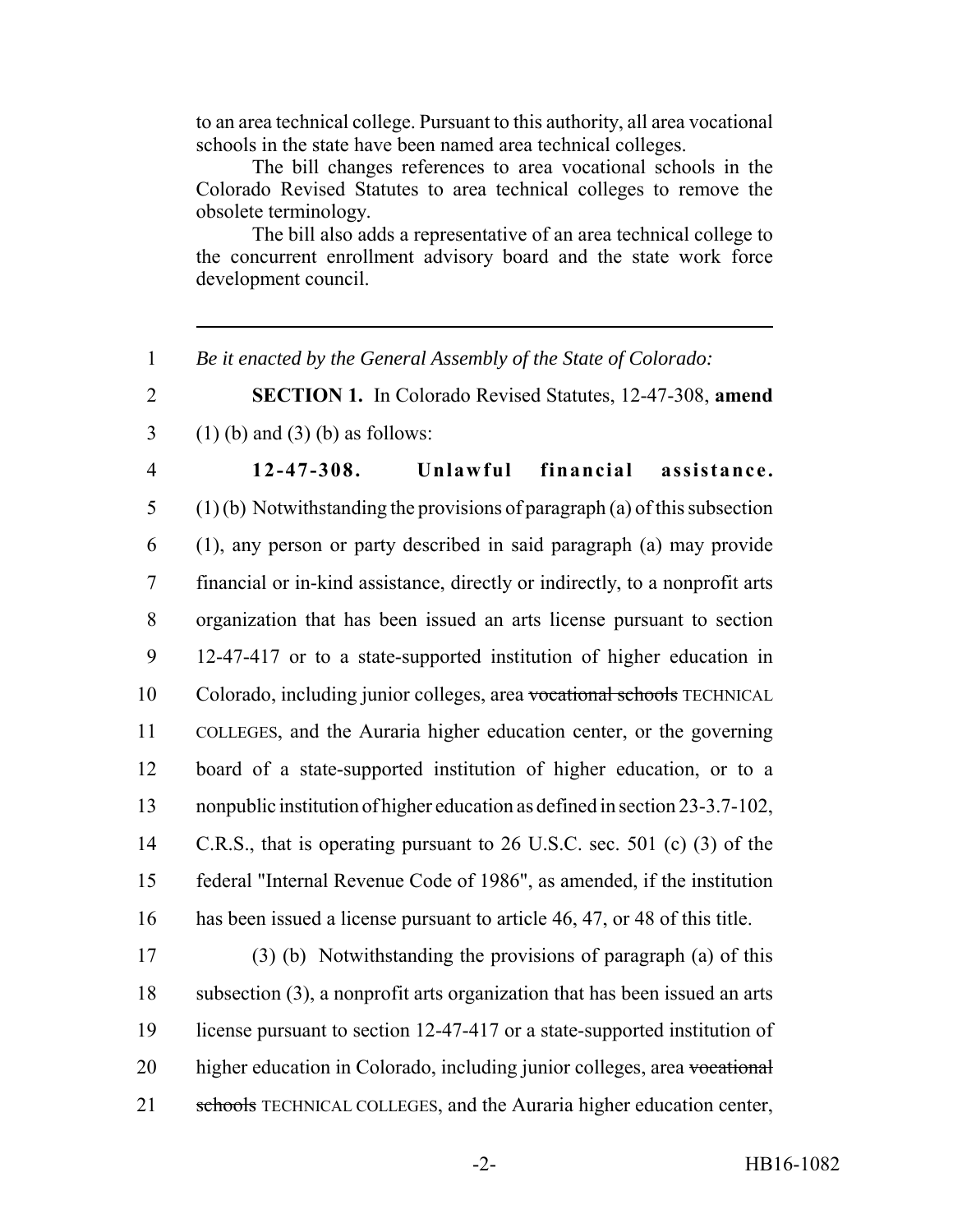or the governing board of a state-supported institution of higher education, or a nonpublic institution of higher education as defined in section 23-3.7-102, C.R.S., that is operating pursuant to 26 U.S.C. sec. 501 (c) (3) of the federal "Internal Revenue Code of 1986", as amended, if the institution has been issued a license pursuant to article 46, 47, or 48 of this title, may receive financial or in-kind assistance, directly or indirectly, from the persons or parties described and referred to in paragraph (a) of subsection (1) of this section.

 **SECTION 2.** In Colorado Revised Statutes, 12-59-103, **amend**  $10 \quad (13)$  as follows:

 **12-59-103. Definitions.** As used in this article, unless the context otherwise requires:

 (13) "Train-out" means the opportunity for a student of a private occupational school ceasing operation to meet such student's educational objectives through training provided by another approved private occupational school, a community college, an area vocational school TECHNICAL COLLEGE, or any other training arrangement acceptable to the division.

 **SECTION 3.** In Colorado Revised Statutes, 12-59-115, **amend** 20  $(7)$  (a) as follows:

 **12-59-115. Bonds.** (7) (a) In the event that a private occupational 22 school ceases operation, the board shall be IS authorized to make demand on the surety of such school upon the demand for a refund by a student or the implementation of a train-out for the students of such school, and the surety shall pay the claim due in a timely manner. To the extent practicable, the board shall use the amount of the bond to provide train-out for students of the private occupational school ceasing operation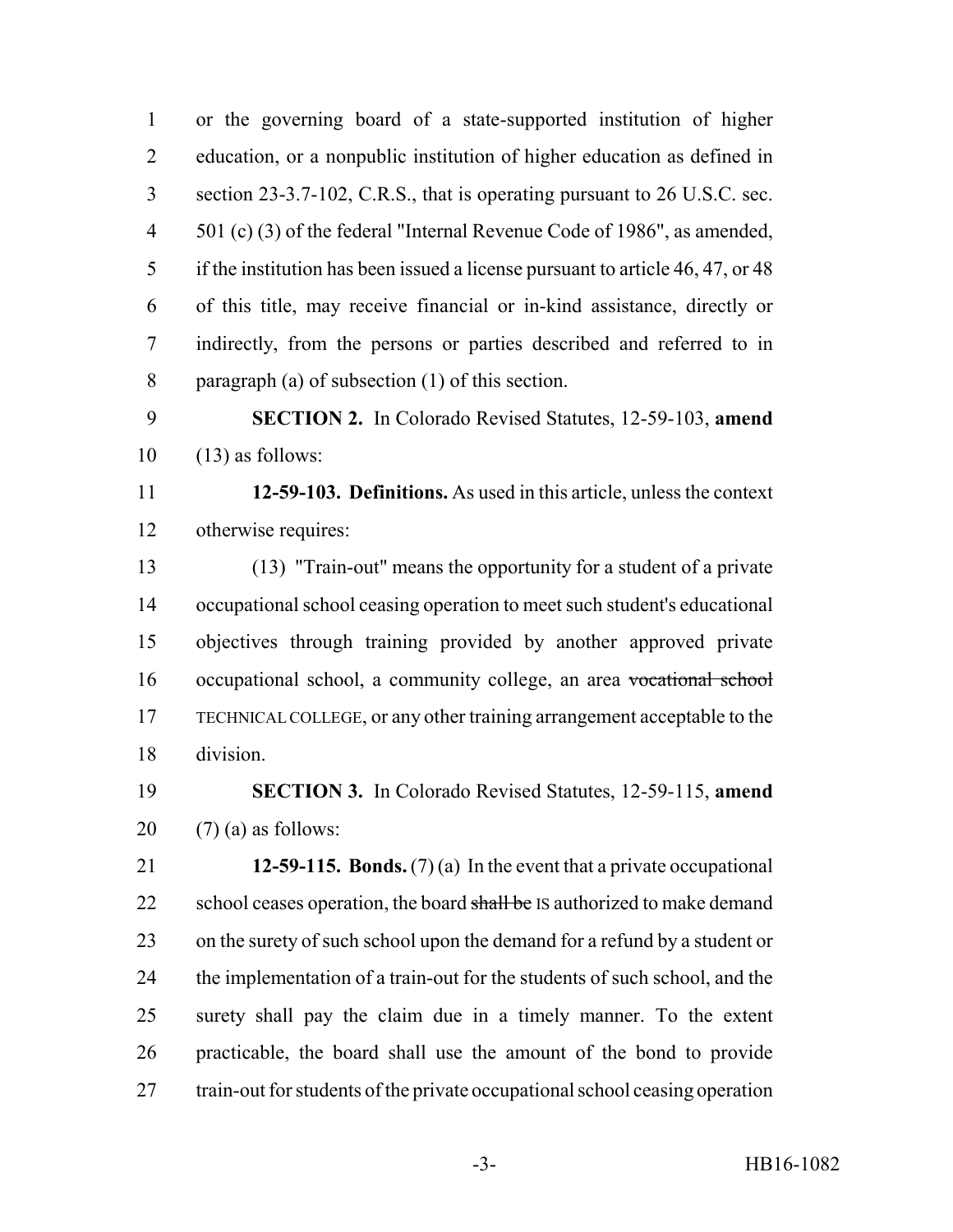through a contract with another approved private occupational school, a 2 community college, an area vocational school TECHNICAL COLLEGE, or any other training arrangement acceptable to the board. The train-out 4 provided to a student shall replace REPLACES the original enrollment agreement or contract between the student and the private occupational school ceasing operation; except that tuition and fee payments shall be made by the student as required by the original enrollment agreement or contract. **SECTION 4.** In Colorado Revised Statutes, 22-10-103, **amend** 10 (7) (a) and (11) (b) (I) as follows:

 **22-10-103. Definitions.** As used in this article, unless the context otherwise requires:

 (7) "Local education provider" means one of the following entities that the department recognizes as providing appropriate and effective adult education and literacy programs:

 (a) A secondary or postsecondary, public or private, nonprofit educational entity, including but not limited to a school district, charter school, board of cooperative services, state institution of higher education, junior college, and area vocational school TECHNICAL COLLEGE;

 (11) (b) For purposes of this subsection (11), a postsecondary education or training provider includes, but need not be limited to:

 (I) A state institution of higher education, junior college, or area 24 vocational school TECHNICAL COLLEGE;

 **SECTION 5.** In Colorado Revised Statutes, 22-35-103, **amend** 26  $(12)$  (a) as follows:

**22-35-103. Definitions.** As used in this article, unless the context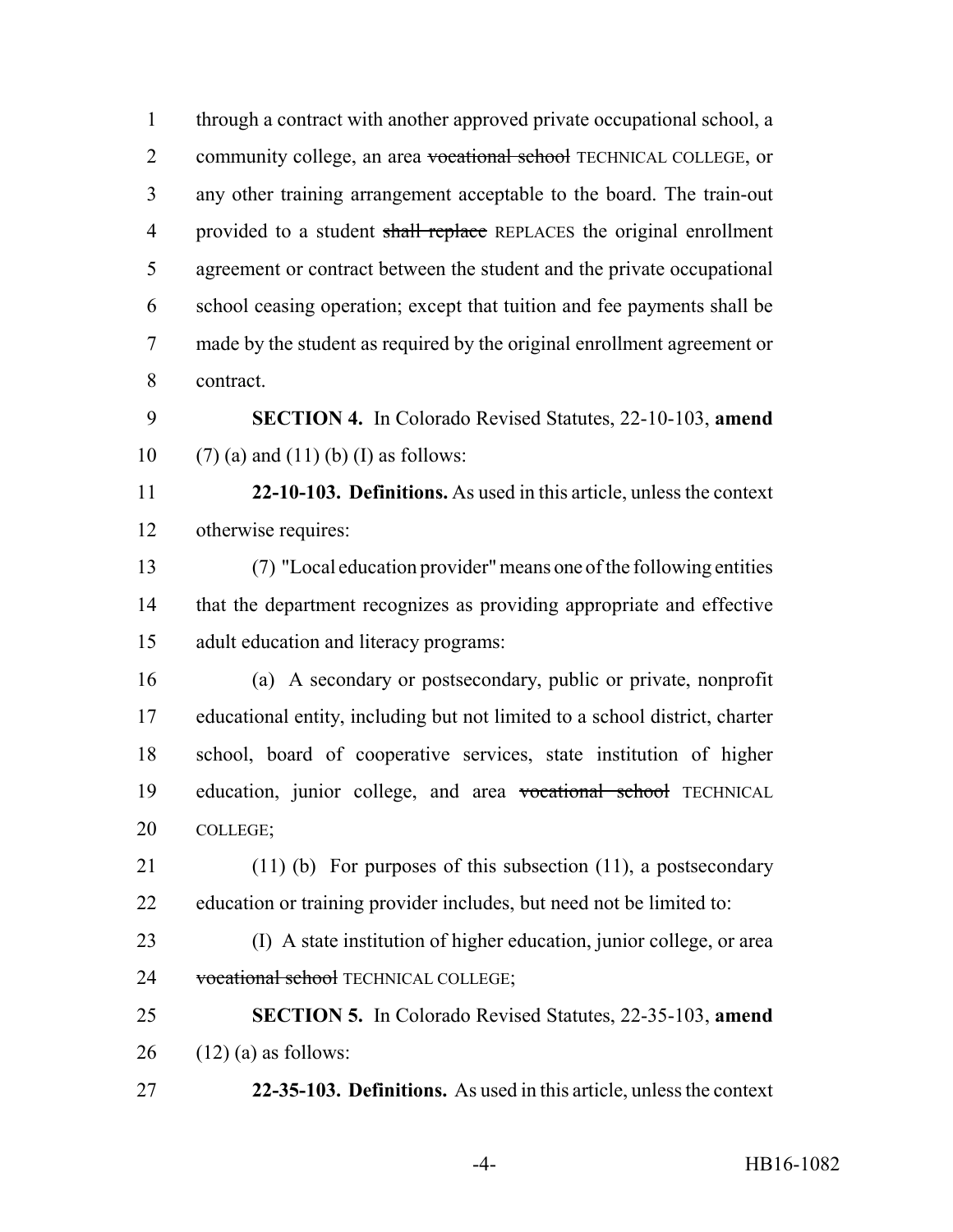otherwise requires:

(12) "Institution of higher education" means:

 (a) A state university or college, community college, junior 4 college, local district college, or area vocational school TECHNICAL COLLEGE described in title 23, C.R.S.;

 **SECTION 6.** In Colorado Revised Statutes, 22-35-105, **amend** (3) (a) (I) as follows:

 **22-35-105. Financial provisions - payment of tuition.** (3) (a) A cooperative agreement shall establish the tuition rate at which the local education provider shall pay the institution of higher education for any courses in which a qualified student of the local education provider concurrently enrolls at the institution. The tuition rate shall not exceed:

 (I) For a course offered by a public community college, a public 14 junior college, or an area vocational school TECHNICAL COLLEGE, the student share of the tuition rate established for Colorado residents enrolled in the course, which tuition rate is established by the state board for community colleges and occupational education pursuant to section 23-60-202 (1) (c) (I), C.R.S.; except that, if the local education provider is located outside the boundaries of every community college service area, as assigned by the commission pursuant to section 23-60-207, C.R.S., the tuition rate shall not exceed the actual student share of the resident tuition rate of the nearest Colorado public institution of higher education.

 **SECTION 7.** In Colorado Revised Statutes, 22-35-107, **amend** 25 (2) introductory portion, (2) (b), and (6) (f) as follows:

 **22-35-107. Concurrent enrollment advisory board - created - membership - duties - reports - repeal.** (2) The board shall consist of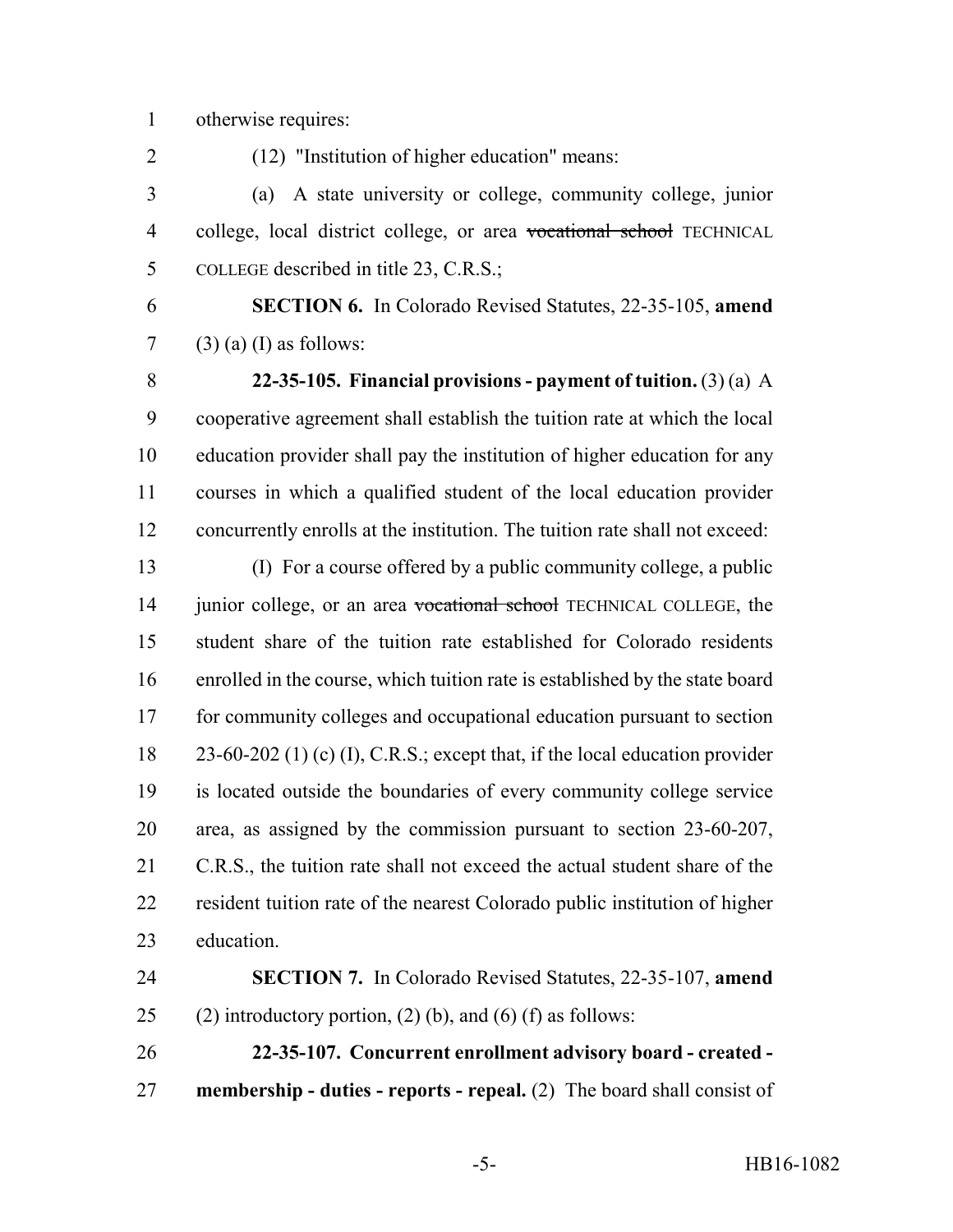1 the following thirteen FOURTEEN members:

2 (b) Four FIVE representatives from the state systems of higher education appointed by the executive director of the department of higher 4 education, including at least two members who represent the Colorado community college system, one member who represents a public, four-year institution of higher education, and one member who represents a local district college, AND ONE MEMBER WHO REPRESENTS AN AREA TECHNICAL COLLEGE;

(6) The board shall have the following duties:

 (f) Collaborating with persons from the department of education, the department of labor and employment, the community college system, 12 the local district junior colleges, area vocational schools TECHNICAL COLLEGES, and the Colorado work force development council created in 14 section 24-46.3-101, C.R.S., to create a set of standard recommendations to advise and assist local education providers in creating cooperative agreements to include course work related to apprenticeship programs and internship programs as options within a local education provider's concurrent enrollment program. The board shall complete the standard recommendations and make them available to local education providers by January 1, 2016.

 **SECTION 8.** In Colorado Revised Statutes, 23-1-102, **amend** (2) as follows:

 **23-1-102. Commission established - terms of office.** (2) There is hereby established a central policy and coordinating board for higher education in the state of Colorado, to be known as the Colorado commission on higher education, referred to in this article as the "commission". The duties and powers delegated to the commission by this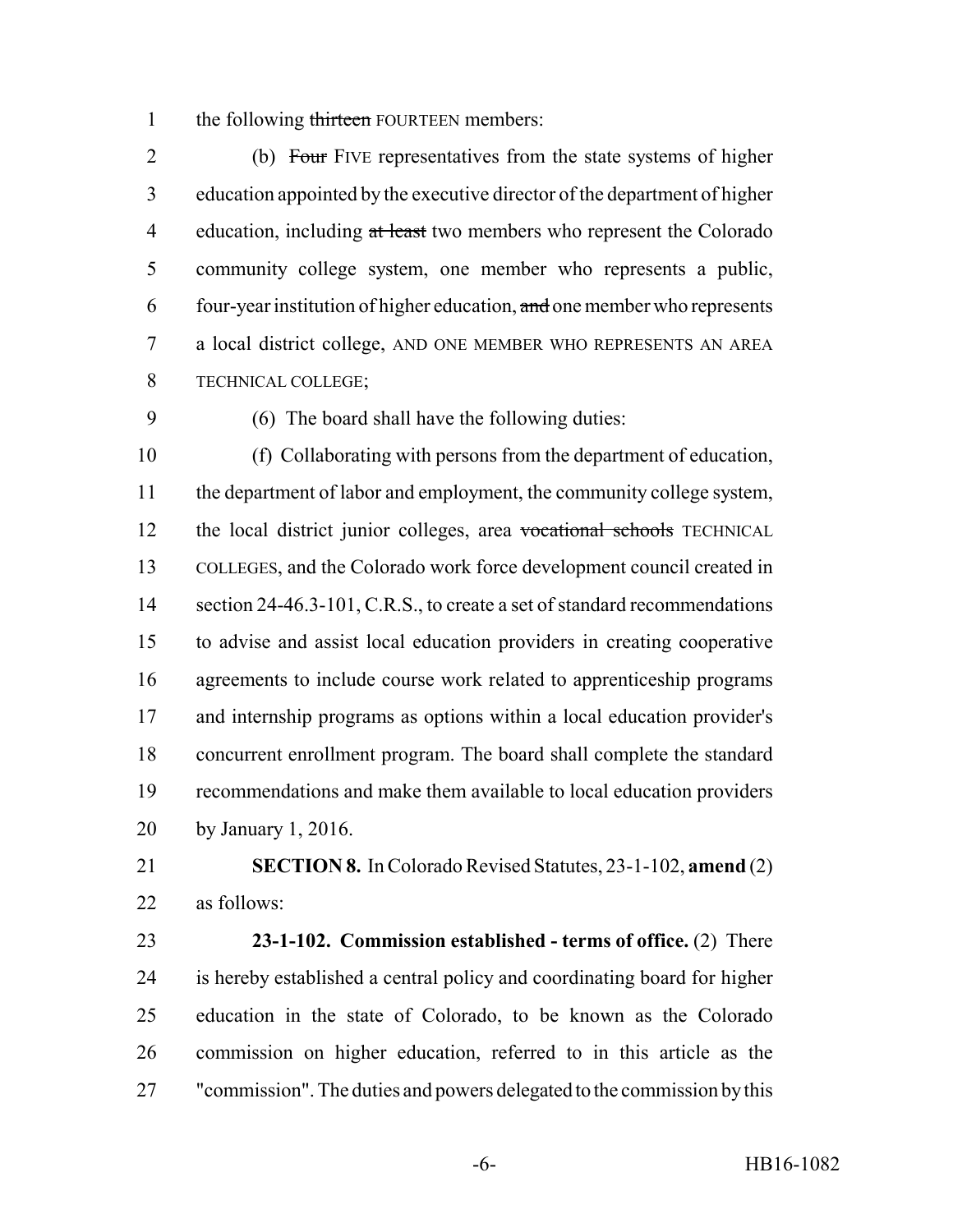article shall apply to all state-supported institutions of higher education, including, but not limited to, all postsecondary institutions in the state supported in whole or part by state funds, and including junior colleges and community colleges, extension programs of the state-supported universities and colleges, local district colleges, area vocational schools TECHNICAL COLLEGES, the Auraria higher education center established in article 70 of this title, and specifically the regents of the university of Colorado and the institutions it governs. The governing boards and institutions of the public system of higher education in Colorado, including the university of Colorado, are obligated to conform to the policies set by the commission within the authorities delegated to it in this article.

 **SECTION 9.** In Colorado Revised Statutes, 23-1-106, **amend** (5) (a) as follows:

 **23-1-106. Duties and powers of the commission with respect to capital construction and long-range planning - legislative declaration - definitions.** (5) (a) The commission shall approve plans for any capital construction or capital renewal project at any state institution of higher education regardless of the source of funds; except that the commission need not approve plans for any capital construction or capital renewal project at a local district college or area vocational school TECHNICAL COLLEGE or for any capital construction or capital renewal project described in subsection (9) or (10) of this section.

 **SECTION 10.** In Colorado Revised Statutes, 23-1-108, **amend** 25 (1.5) (b) (VI), (1.9) (a) (I), (1.9) (a) (III), and (1.9) (b) as follows:

 **23-1-108. Duties and powers of the commission with regard to systemwide planning.** (1.5) (b) At a minimum, the commission shall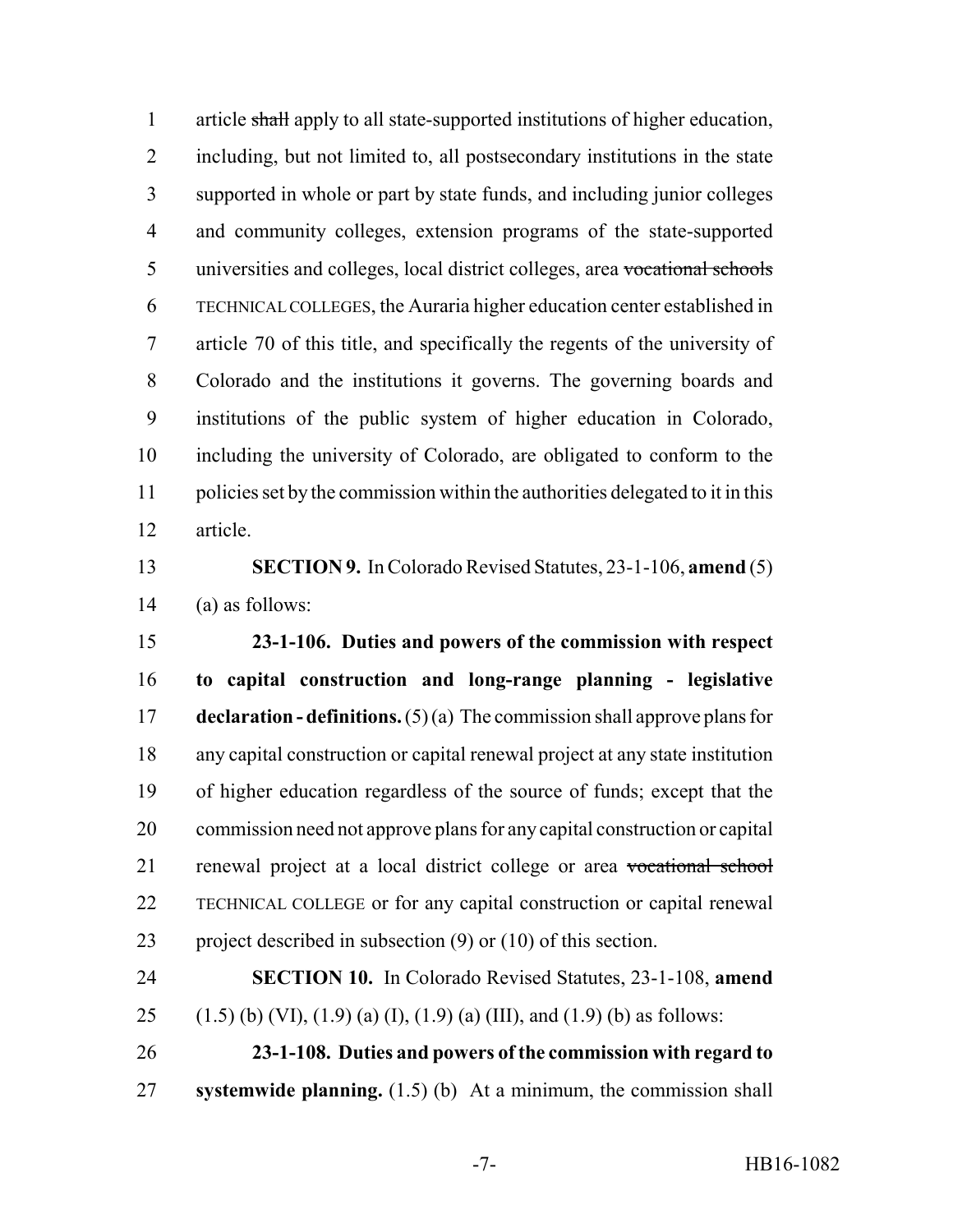address the following issues in developing the master plan:

 (VI) The role of two-year and four-year junior colleges and area vocational schools TECHNICAL COLLEGES in helping to address the workforce and economic development needs of the state within the system of higher education; and

6 (1.9) (a) (I) On or before December 1, 2013, the commission shall create a performance-based funding plan to appropriate to each governing board, including the governing boards for the junior colleges and area 9 vocational schools TECHNICAL COLLEGES, a portion of the performance funding amount for the applicable state fiscal year based on the success demonstrated by the institutions under each governing board's control in meeting the goals and expectations specified in the institutions' respective performance contracts.

 (III) The commission shall ensure that the performance-based funding plan distributes the performance funding amount on the basis of an institution's performance in meeting the negotiated goals and expectations specified in its performance contract. The distribution of the performance funding amount shall not take into account additional revenues that may be available to the institution, including but not limited to local property tax revenues received by the junior colleges and area 21 vocational schools TECHNICAL COLLEGES.

 (b) After the 2016-17 state fiscal year, in each state fiscal year in which the general assembly appropriates the restored level of general fund appropriations for the state system of higher education, the commission, based on the performance-based funding plan adopted in the master plan, shall recommend to the joint budget committee the portion of the performance funding amount to be appropriated to each governing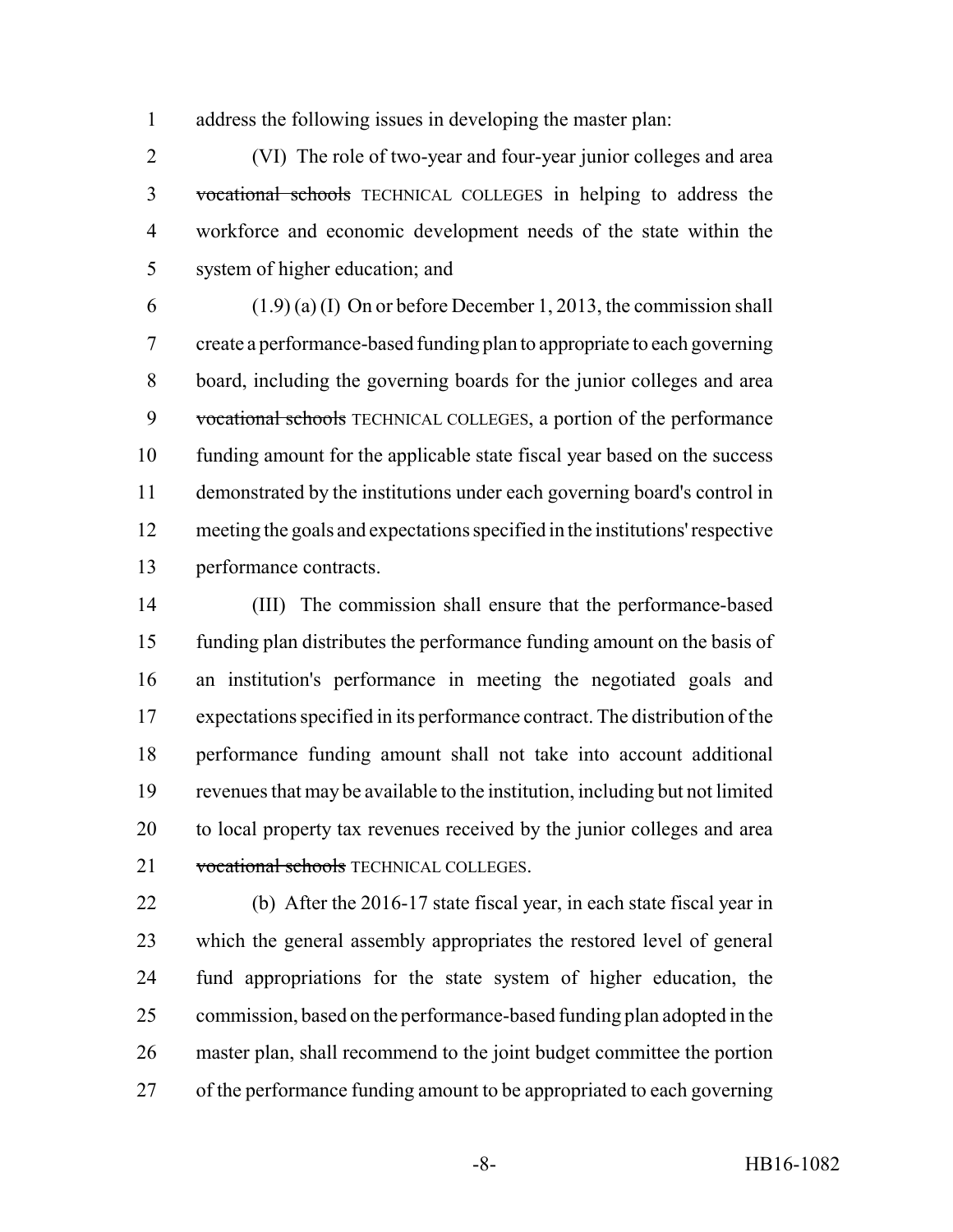board, including the governing boards for the junior colleges and the area 2 vocational schools TECHNICAL COLLEGES, based on the demonstrated performance of the institutions that are under the governing board's control in meeting the institutions' goals and expectations specified in the institutions' respective performance contracts.

 **SECTION 11.** In Colorado Revised Statutes, 23-1-130, **amend**  $7 \quad (2)$  (a) as follows:

 **23-1-130. Department duty to report on workforce needs and credential production - repeal.** (2) To the extent practicable within available resources and subject to the availability of data currently collected by and accessible to state agencies, the department, in consultation with the department of labor, the department of regulatory agencies, and any other entity the department deems appropriate, shall produce an annual report regarding state workforce need projections and credential production. The report shall:

 (a) Indicate the state's anticipated workforce needs and the number of degrees, certificates, and other credentials that public and private institutions of higher education, private occupational schools, 19 local district colleges, and area vocational schools TECHNICAL COLLEGES expect to issue;

 **SECTION 12.** In Colorado Revised Statutes, 23-1-132, **amend** (3) as follows:

 **23-1-132. Commission directive - tuition waivers for exonerated persons.** (3) The policy described in subsection (1) of this 25 section shall MUST be implemented by all state-supported institutions of higher education, including but not limited to all postsecondary institutions in the state supported in whole or in part by state funds,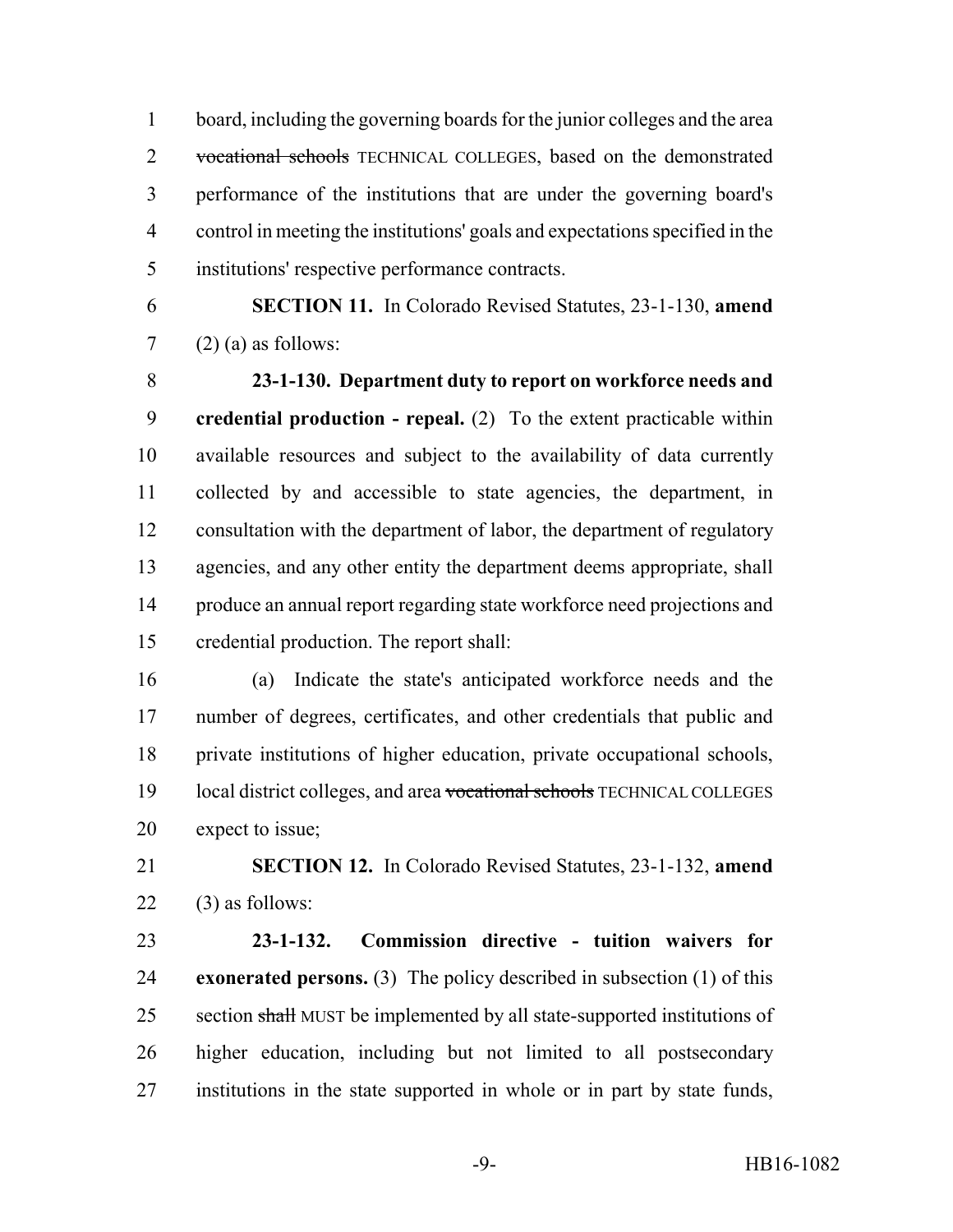including junior colleges and community colleges, extension programs of the state-supported universities and colleges, local district colleges, and area vocational schools TECHNICAL COLLEGES.

 **SECTION 13.** In Colorado Revised Statutes, 23-2-102, **amend** (1) as follows:

 **23-2-102. Definitions.** As used in this article, unless the context otherwise requires:

 (1) "Alternate enrollment" means the opportunity for a student enrolled in a private college or university that ceases operation to meet the student's educational objectives through education provided by another authorized private college or university, a community college, an 12 area vocational school TECHNICAL COLLEGE, or any other educational arrangement acceptable to the department and the commission.

 **SECTION 14.** In Colorado Revised Statutes, 23-2-103.8, **amend** 15  $(7)$  (a) as follows:

 **23-2-103.8. Financial integrity - surety.** (7) (a) If a private 17 college or university ceases operation, the commission may make demand on the surety of the institution upon the demand for a refund by a student or the implementation of alternate enrollment for the students enrolled in the institution, and the holder of the surety or, if the surety is a bond, the principal on the bond shall pay the claim due in a timely manner. To the extent practicable, the commission shall use the amount of the surety to provide alternate enrollment for students of the institution that ceases operation through a contract with another authorized private college or 25 university, a community college, an area vocational school TECHNICAL COLLEGE, or any other arrangement that is acceptable to the department. 27 The alternate enrollment provided to a student shall replace REPLACES the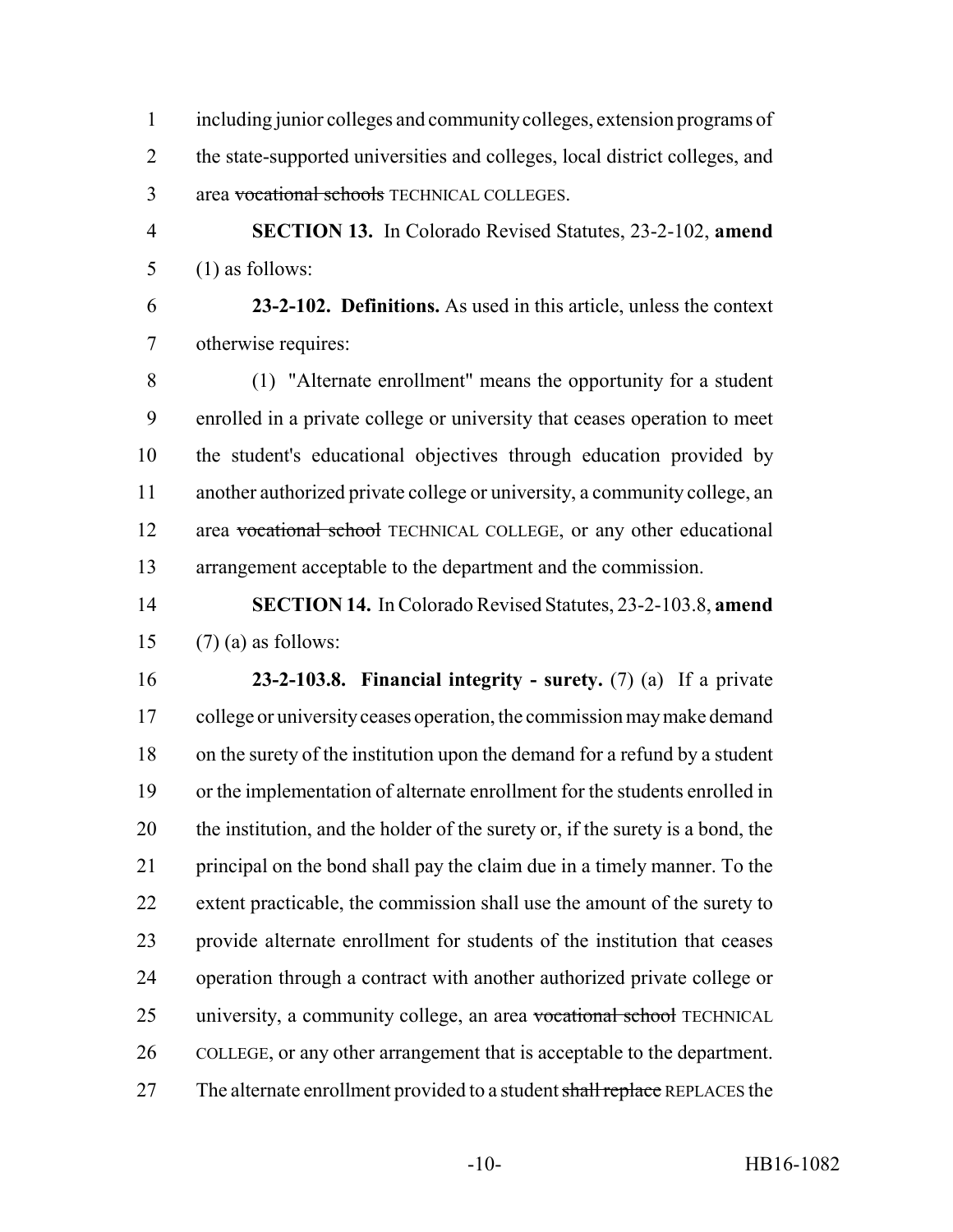original enrollment agreement, if any, between the student and the private college or university; except that the student shall make the tuition and fee payments as required by the original enrollment agreement, if any.

 **SECTION 15.** In Colorado Revised Statutes, 23-3.1-206.9, **amend** (1) (a) (III) as follows:

 **23-3.1-206.9. Colorado collegeinvest scholarship program - administration - fund - policies.** (1) There is hereby created the Colorado collegeinvest scholarship program for the purpose of increasing access to postsecondary education. The Colorado collegeinvest scholarship program shall be implemented and administered by the authority. A scholarship under the Colorado collegeinvest scholarship program may be awarded only to an undergraduate student who, each year:

 (a) (III) Attends an area vocational school TECHNICAL COLLEGE, as defined in section 23-60-103 (1), and is earning postsecondary credits that may be transferred into an associate degree program at a community college or into a degree program at a four-year institution of higher education as provided in section 23-1-108 (7) and the state credit transfer policies established by the Colorado commission on higher education; and **SECTION 16.** In Colorado Revised Statutes, 23-3.3-1101, **amend** (1) as follows:

 **23-3.3-1101. Career and technical education certificate programs - tuition assistance - funding.** (1) The commission shall establish a tuition assistance program for students enrolled in career and technical education certificate programs, referred to in this section as "certificate programs". Subject to available appropriations, the commission shall allocate moneys to community colleges, Colorado Mesa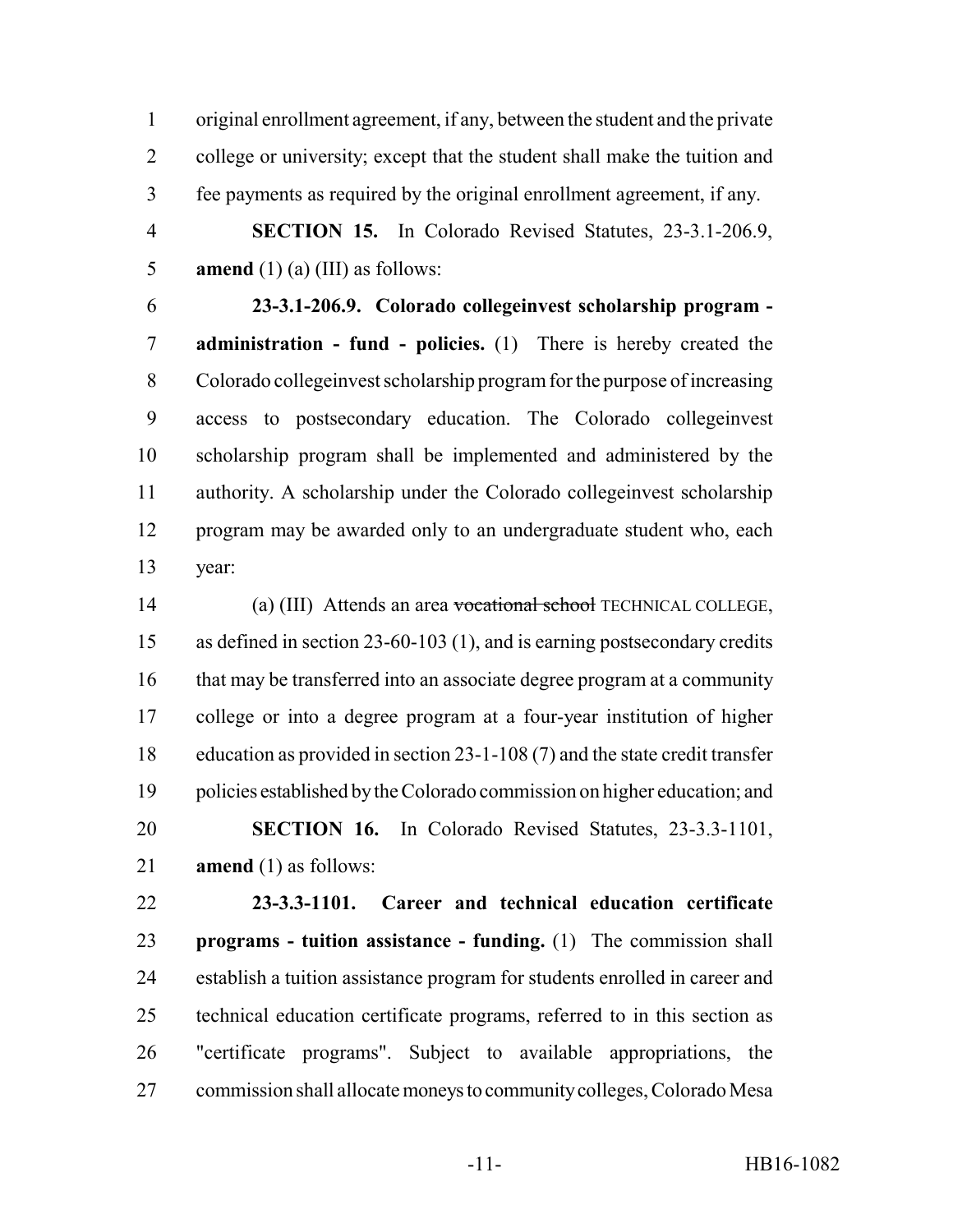university, area vocational schools TECHNICAL COLLEGES, and local district junior colleges to provide tuition assistance for students who meet the income eligibility requirements for the federal Pell grant but do not qualify for the Pell grant because the certificate program in which they are enrolled does not meet the Pell grant minimum credit hour requirements. The department of higher education and the institutions that receive tuition assistance moneys pursuant to this section shall administer the program in accordance with policies and procedures that the commission establishes.

 **SECTION 17.** In Colorado Revised Statutes, 23-5-111.4, **amend** 11  $(3)$  (a) as follows:

 **23-5-111.4. Tuition for members of the National Guard.** (3) (a) For the purposes of this section, "designated institution of higher

 education" means the Colorado state university - Pueblo, Adams state university, Colorado Mesa university, Metropolitan state university of Denver, Fort Lewis college, Western state Colorado university, all 17 independent area vocational schools TECHNICAL COLLEGES, all local district colleges, the university of northern Colorado, the university of Colorado at Boulder, the university of Colorado at Denver, the university of Colorado at Colorado Springs, Colorado state university, the Colorado school of mines, the university of Colorado health sciences center, all community colleges governed by the state board for community colleges and occupational education, and any private institution of higher education in Colorado that qualifies for the college opportunity fund pursuant to article 18 of this title and that offers an accredited certificate or degree program in homeland security. For a member of the Colorado National Guard enrolled in a private institution of higher education,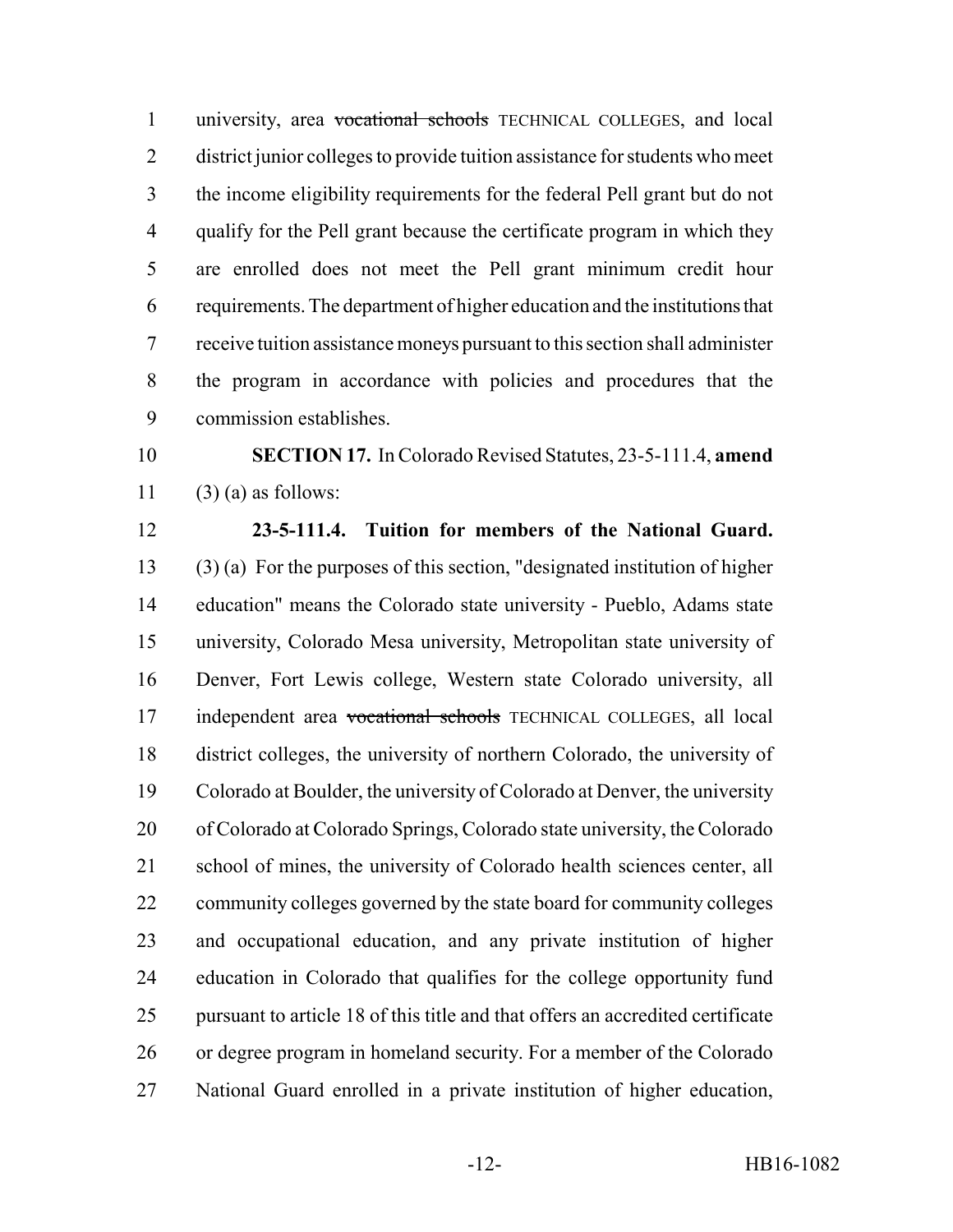1 tuition assistance shall be IS limited to the completion of the accredited 2 certificate or degree program in homeland security and shall be IS provided at the discretion of the adjutant general of the department of military and veterans affairs. The tuition benefit to members of the Colorado National Guard under this subsection (3) for an accredited certificate or degree program in homeland security shall not exceed the moneys appropriated annually to the Colorado National Guard pursuant to section 23-3.3-202.

 **SECTION 18.** In Colorado Revised Statutes, 23-5-129, **amend** 10 (1) (b) and (11) as follows:

 **23-5-129. Governing boards - performance contract - authorization - operations.** (1) As used in this section, unless the context otherwise requires:

 (b) "State institution of higher education" shall have HAS the same meaning as provided in section 23-18-102 (10); except that "state institution of higher education" shall include INCLUDES each junior college that is part of a junior college district organized pursuant to article 18 71 of this title and the area vocational schools TECHNICAL COLLEGES, as defined in section 23-60-103.

 (11) Notwithstanding any provision of this section to the contrary, 21 the provisions of subsections  $(6)$ ,  $(7)$ , and  $(10)$  of this section do not apply 22 to the local district junior colleges or the area vocational schools TECHNICAL COLLEGES.

 **SECTION 19.** In Colorado Revised Statutes, 23-5-140, **amend** 25 (2) (a) as follows:

 **23-5-140. Lifesaving school safety information.** (2) As used in this section, unless the context otherwise requires: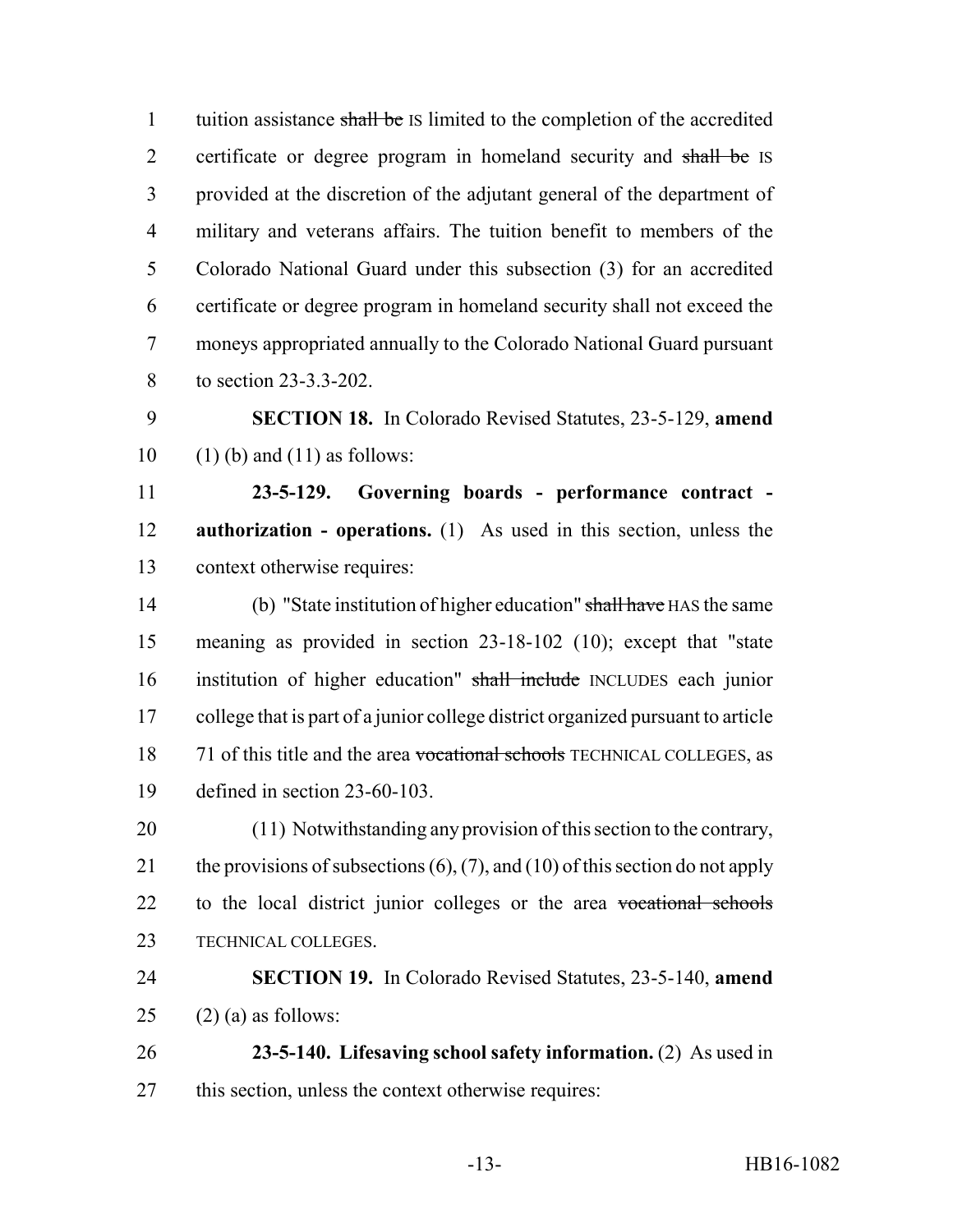| $\mathbf{1}$   | (a) "Institution of higher education" or "institution" means a state         |
|----------------|------------------------------------------------------------------------------|
| $\overline{2}$ | institution of higher education as defined in section $23-18-102$ (10) (a),  |
| 3              | a junior college, an area vocational school TECHNICAL COLLEGE, or a          |
| $\overline{4}$ | technical college.                                                           |
| 5              | <b>SECTION 20.</b> In Colorado Revised Statutes, 23-5-141, amend             |
| 6              | $(2)$ (c) as follows:                                                        |
| $\overline{7}$ | 23-5-141. Campus police information sharing - legislative                    |
| 8              | <b>declaration - definitions.</b> (2) For purposes of this section:          |
| 9              | (c) "State institution of higher education" means a state institution        |
| 10             | of higher education as defined in section $23-18-102$ (10) (a), a junior     |
| 11             | college, an area vocational school TECHNICAL COLLEGE, the Auraria            |
| 12             | higher education center, an education center, or a technical college.        |
| 13             | <b>SECTION 21.</b> In Colorado Revised Statutes, 23-18-302, amend            |
| 14             | $(1.5)$ as follows:                                                          |
| 15             | 23-18-302. Definitions. As used in this part 3, unless the context           |
| 16             | otherwise requires:                                                          |
| 17             | (1.5) "Area vocational school TECHNICAL COLLEGE" has the same                |
| 18             | meaning as provided in section 23-60-103 (1).                                |
| 19             | <b>SECTION 22.</b> In Colorado Revised Statutes, 23-18-303, amend            |
| 20             | $(1)$ as follows:                                                            |
| 21             | $23 - 18 - 303.$<br>Fee-for-service contracts - authorization -              |
| 22             | definitions. (1) For the 2015-16 state fiscal year and each fiscal year      |
| 23             | thereafter, the governing board of a state institution of higher education   |
| 24             | may annually negotiate a fee-for-service contract with the department for    |
| 25             | the delivery of higher education services by the institution for the benefit |
| 26             | of the state and its residents. Specialty education programs, area           |
| 27             | vocational schools TECHNICAL COLLEGES, and local district junior             |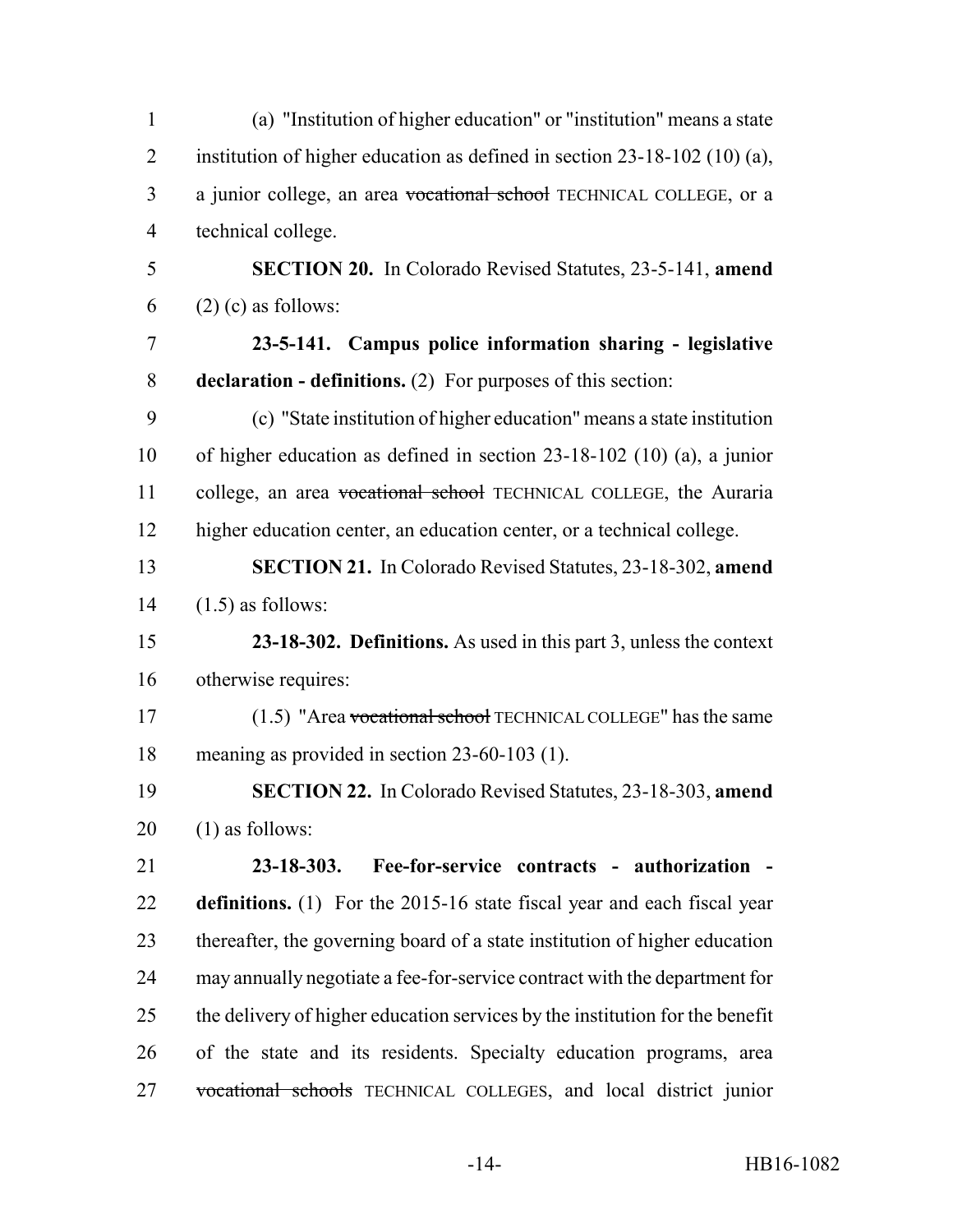colleges are funded pursuant to the provisions of section 23-18-304.

 **SECTION 23.** In Colorado Revised Statutes, 23-18-304, **amend** 3 (2) (a), (2) (b), and (4) as follows:

 **23-18-304. Funding for specialty education programs - area technical colleges - local district junior colleges.** (2) (a) Except as provided in paragraph (b) of this subsection (2), for the 2015-16 state fiscal year and each fiscal year thereafter, the direct grants made to 8 eligible area vocational schools TECHNICAL COLLEGES pursuant to part 3 of article 71 of this title for a state fiscal year must be equal to the amount of the grants made in the preceding state fiscal year, increased or decreased by a percentage equal to the percentage change in the total state appropriation for the applicable state fiscal year from the total state appropriation for the preceding state fiscal year.

 (b) After considering the status of the performance contracts with the area vocational schools TECHNICAL COLLEGES pursuant to section 23-5-129, the commission may recommend as part of its budget request 17 that direct grants to area vocational schools TECHNICAL COLLEGES increase by a percentage that is greater than the percentage change in the total state appropriation for the preceding state fiscal year or decrease by a percentage that is less than the percentage change in the total state appropriation for the applicable fiscal year from the total state appropriation for the preceding state fiscal year.

 (4) The governing boards of institutions with specialty education 24 programs, the area vocational schools TECHNICAL COLLEGES, the local district junior colleges, and the commission are encouraged to develop funding models that include specific performance metrics to ensure that these programs and institutions are meeting the policy goals established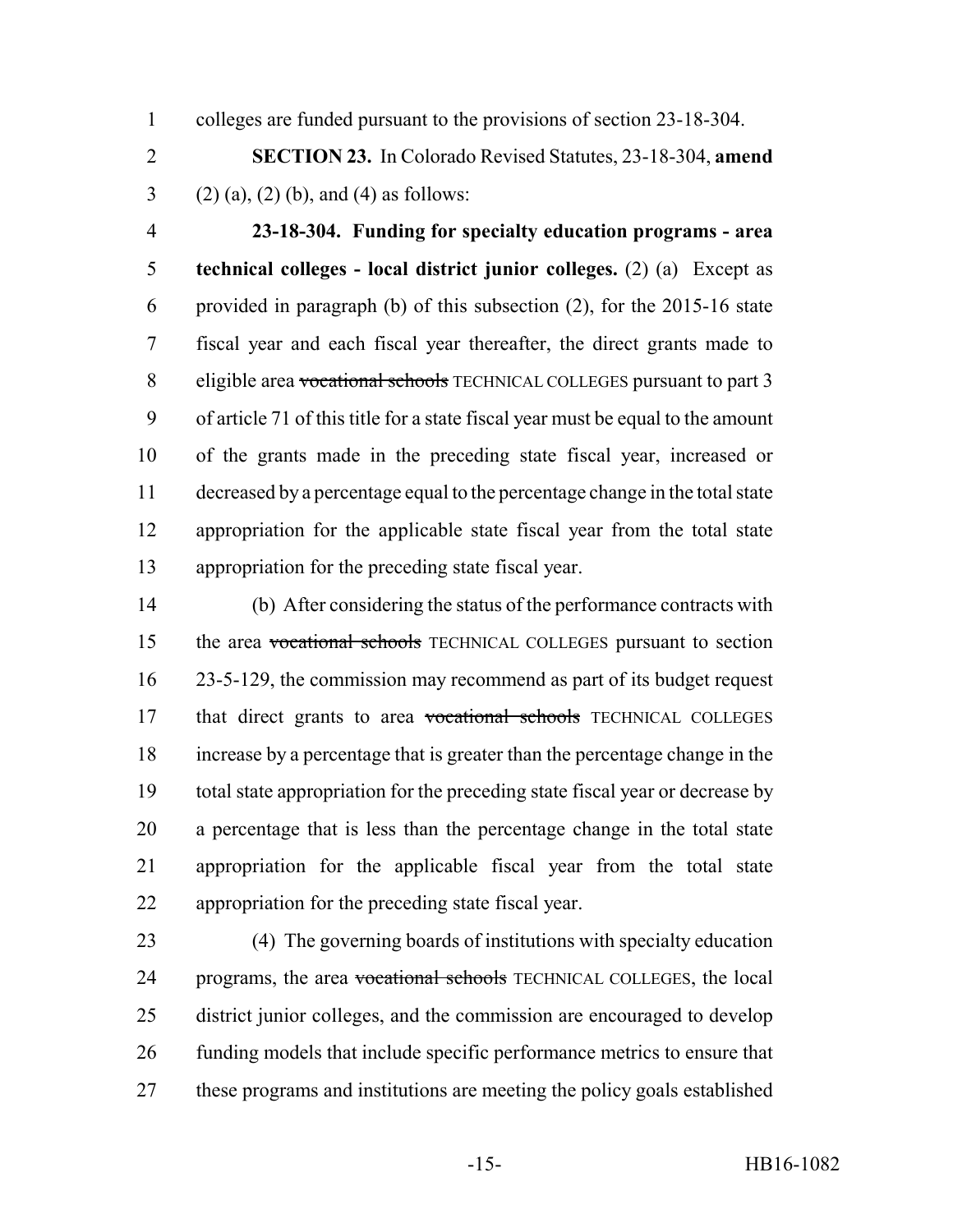by the general assembly and adopted by the commission in its master plan.

 **SECTION 24.** In Colorado Revised Statutes, 23-19.9-102, **amend** (1) (b) as follows:

 **23-19.9-102. Higher education federal mineral lease revenues fund - higher education maintenance and reserve fund - creation - sources of revenues - use.** (1) (b) The general assembly may annually appropriate moneys in the revenues fund to directly pay for or pay the costs of financing capital construction projects at state-supported institutions of higher education that are included on a prioritized list of such projects specified in a joint resolution that has taken effect in accordance with section 39 of article V of the state constitution after being sponsored by the joint budget committee of the general assembly, approved by the general assembly, and presented to the governor pursuant to section 23-1-106.3 (1) (b), enacted by Senate Bill 08-233, enacted at the second regular session of the sixty-sixth general assembly. The 17 general assembly may also appropriate moneys in the revenues fund to the department of education for distribution by the department, or any board or division within the department that the department may designate, to 20 school districts for capital construction projects at area vocational schools TECHNICAL COLLEGES, as defined in section 23-60-103 (1). In making such appropriations, the general assembly shall give priority consideration to capital construction projects at state-supported institutions of higher education that are located in communities that are substantially impacted 25 by energy production or conversion activities, and the department, or any board or division within the department designated to distribute moneys appropriated to the department pursuant to this paragraph (b), shall give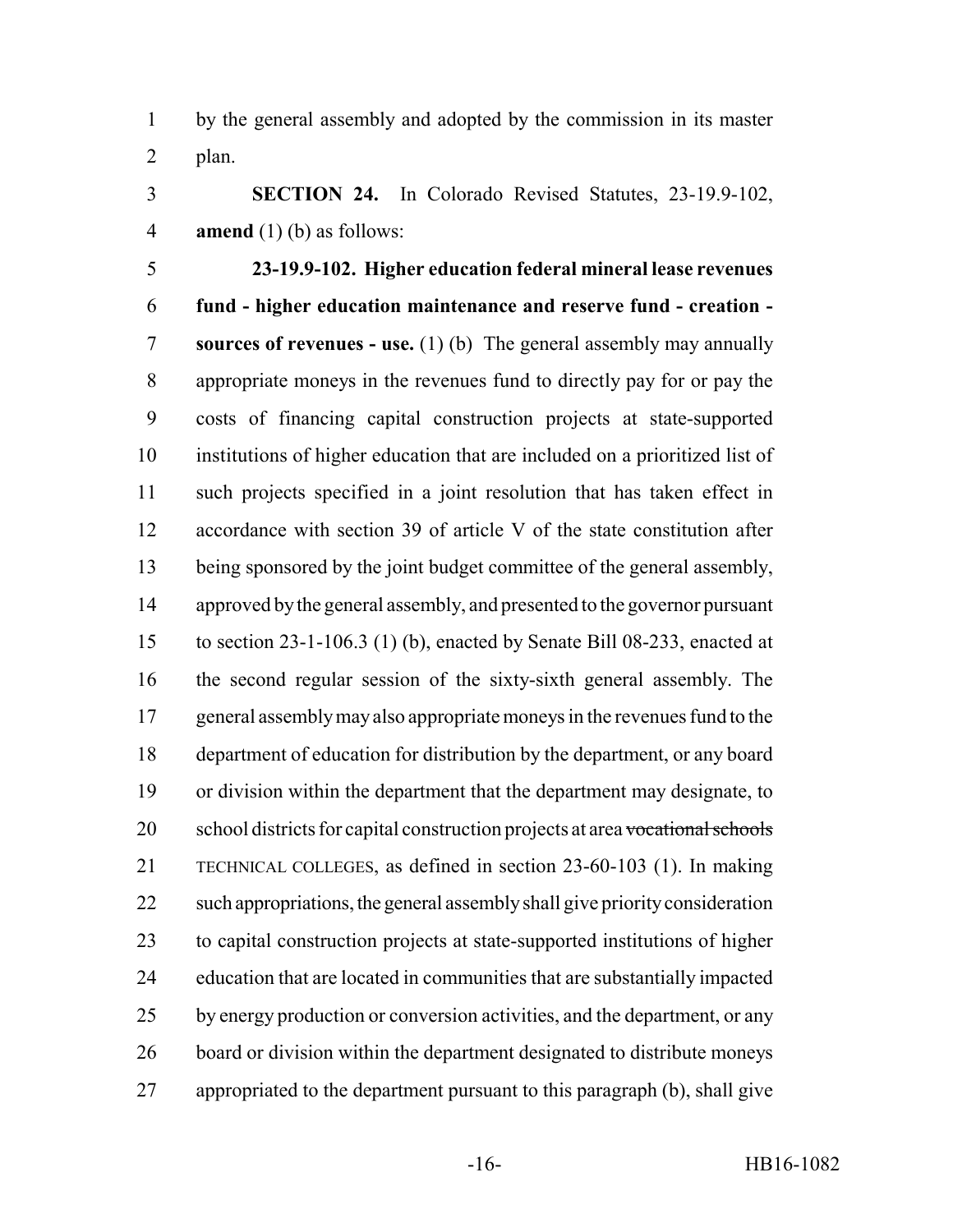priority consideration to capital construction projects at area vocational 2 schools TECHNICAL COLLEGES that are located in such communities. Only capital construction projects that will be used exclusively or primarily for academic purposes shall be eligible for funding pursuant to this paragraph (b).

 **SECTION 25.** In Colorado Revised Statutes, 23-60-102, **amend** (3) as follows:

 **23-60-102. Legislative declaration.** (3) The function of the two-year college system is to conduct occupational, technical, and community service programs with no term limitations and general education, including college transfer programs with unrestricted admissions. It is further the intent of this article to develop appropriate occupational education and adult education programs in these and other postsecondary educational institutions, to maintain and expand occupational education programs in the elementary and secondary schools 16 of the state permitting local school districts already having vocational 17 schools AREA TECHNICAL COLLEGES to continue to operate them, and to develop work study and on-the-job training programs designed to acquaint youth with the world of work and to train and retrain youth and 20 adults for employment. The general assembly intends that state agencies concerned with occupational education in the public schools shall cooperate with the board in planning and implementing occupational education programs, to the end that the state of Colorado has complete and well-balanced occupational and adult education programs available to the people of Colorado at all educational levels.

# **SECTION 26.** In Colorado Revised Statutes, 23-60-103, **amend** (1) as follows: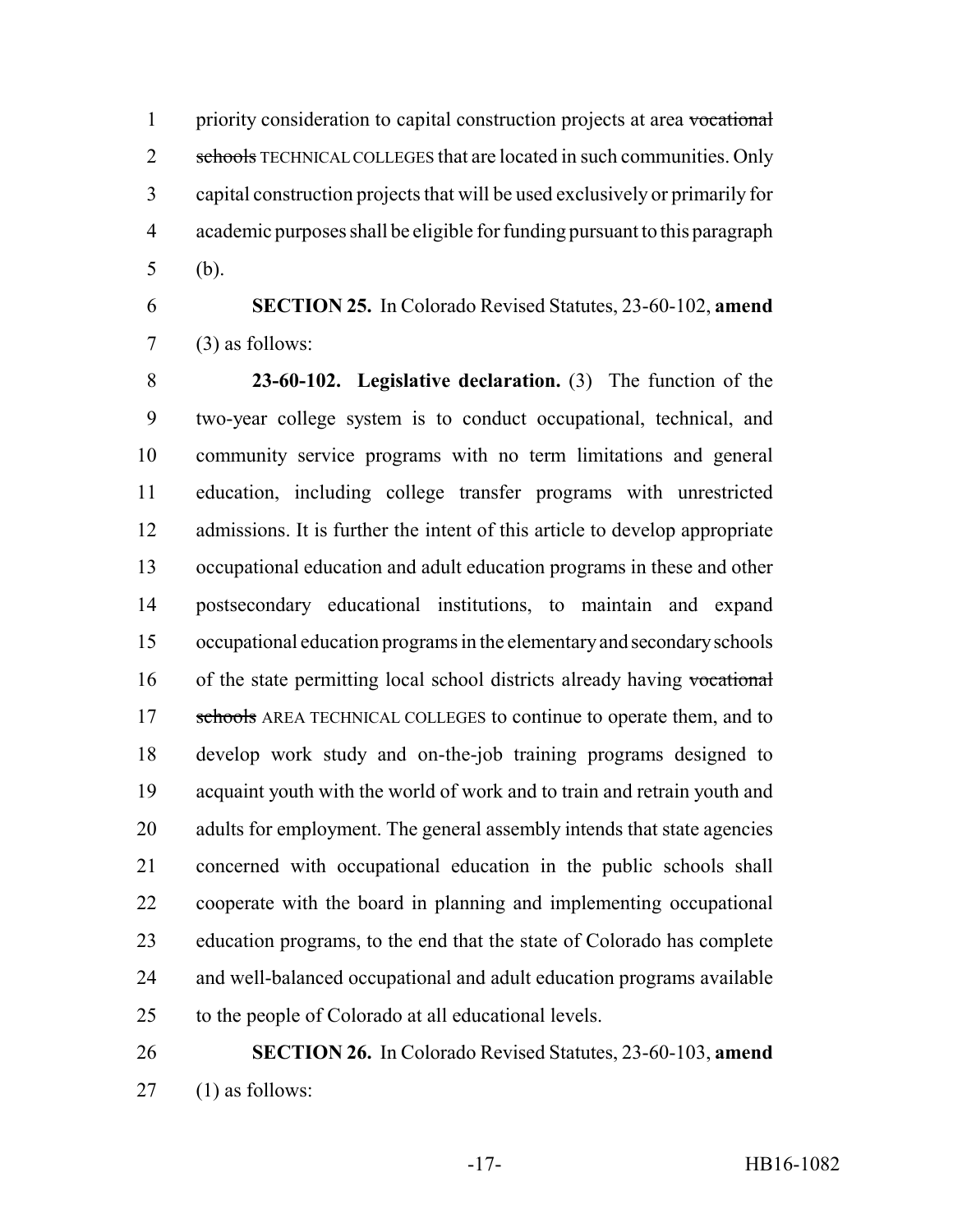**23-60-103. Definitions.** As used in this article, unless the context otherwise requires:

 (1) "Area vocational school TECHNICAL COLLEGE" means a school offering approved postsecondary vocational programs for credit, operated by a local school district or by a board of cooperative services, and designated by the general assembly as an area vocational school TECHNICAL COLLEGE in conformity with standards established by the state board for community colleges and occupational education. Tuition rates and fees charged any person not enrolled in a secondary school curriculum shall be uniform for any group classification. For the purposes 11 of this article, the following schools as named in this subsection (1) or as 12 their names may be changed pursuant to section 23-60-801, are declared 13 to be area vocational schools TECHNICAL COLLEGES: The Emily Griffith 14 opportunity school TECHNICAL COLLEGE, the Delta-Montrose area vocational school TECHNICAL COLLEGE, and the Aurora tech center PICKENS TECHNICAL COLLEGE.

 **SECTION 27.** In Colorado Revised Statutes, 23-60-109, **amend** 18  $(1)$  (a) as follows:

 **23-60-109. Career pathways - design - legislative declaration.** (1) The general assembly finds and declares that:

 (a) The board developed the manufacturing career pathway pursuant to part 10 of this article after consulting with local district junior 23 colleges and area vocational schools TECHNICAL COLLEGES, and in collaboration with the department of labor and employment, the department of higher education, the department of education, and the state work force development council, created in section 24-46.3-101, C.R.S.; **SECTION 28.** In Colorado Revised Statutes, **repeal** 23-60-801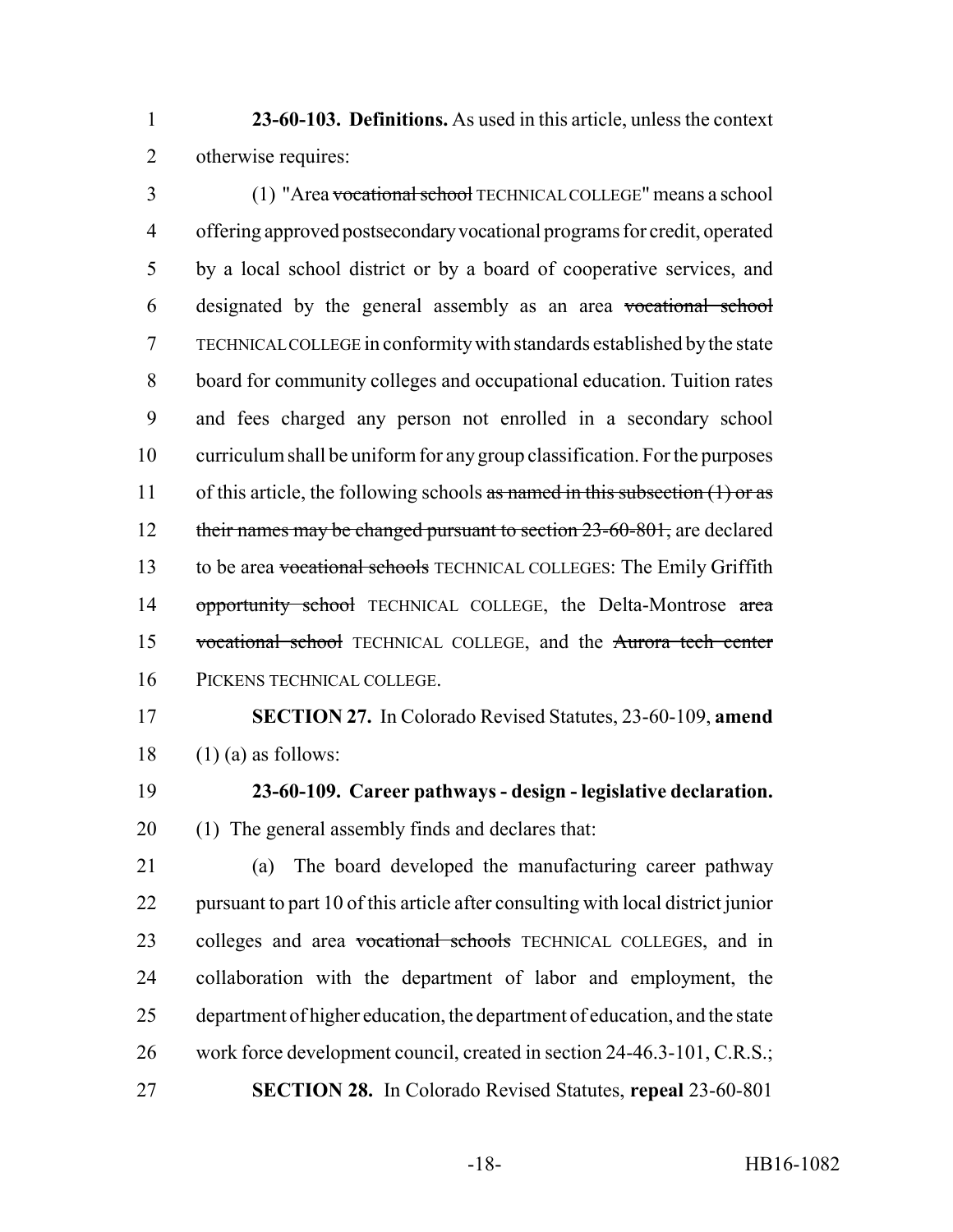as follows:

 **23-60-801. Area vocational schools - name.** The school district board of education or the board of cooperative services, whichever is 4 applicable, that acts as the governing board of an area vocational school may, by resolution, rename the area vocational school to identify it as a technical college. Identifying an area vocational school as a technical college shall not change its status as an area vocational school nor change 8 the governance or operation of the area vocational school.

 **SECTION 29.** In Colorado Revised Statutes, **amend** 23-60-802 as follows:

 **23-60-802. Area technical colleges - credits - transfer.** On or before September 1, 2004, the board shall adopt policies to ensure that, 13 if a student completes a program of study at an area vocational school TECHNICAL COLLEGE and subsequently enrolls in an institution within the state system of community and technical colleges, or transfers from an 16 area vocational school TECHNICAL COLLEGE to an institution within the state system of community and technical colleges, any postsecondary 18 course credits earned by the student while enrolled in the area vocational 19 school TECHNICAL COLLEGE will apply in full at another area vocational 20 school TECHNICAL COLLEGE or to an appropriate program leading to a certificate or to an associate degree at a community or technical college. 22 Postsecondary credits earned by a student at an area vocational school TECHNICAL COLLEGE may be transferred into an associate degree program at a community college or into a degree program at a four-year institution of higher education as provided in section 23-1-108 (7) and the state credit transfer policies established by the Colorado commission on higher education.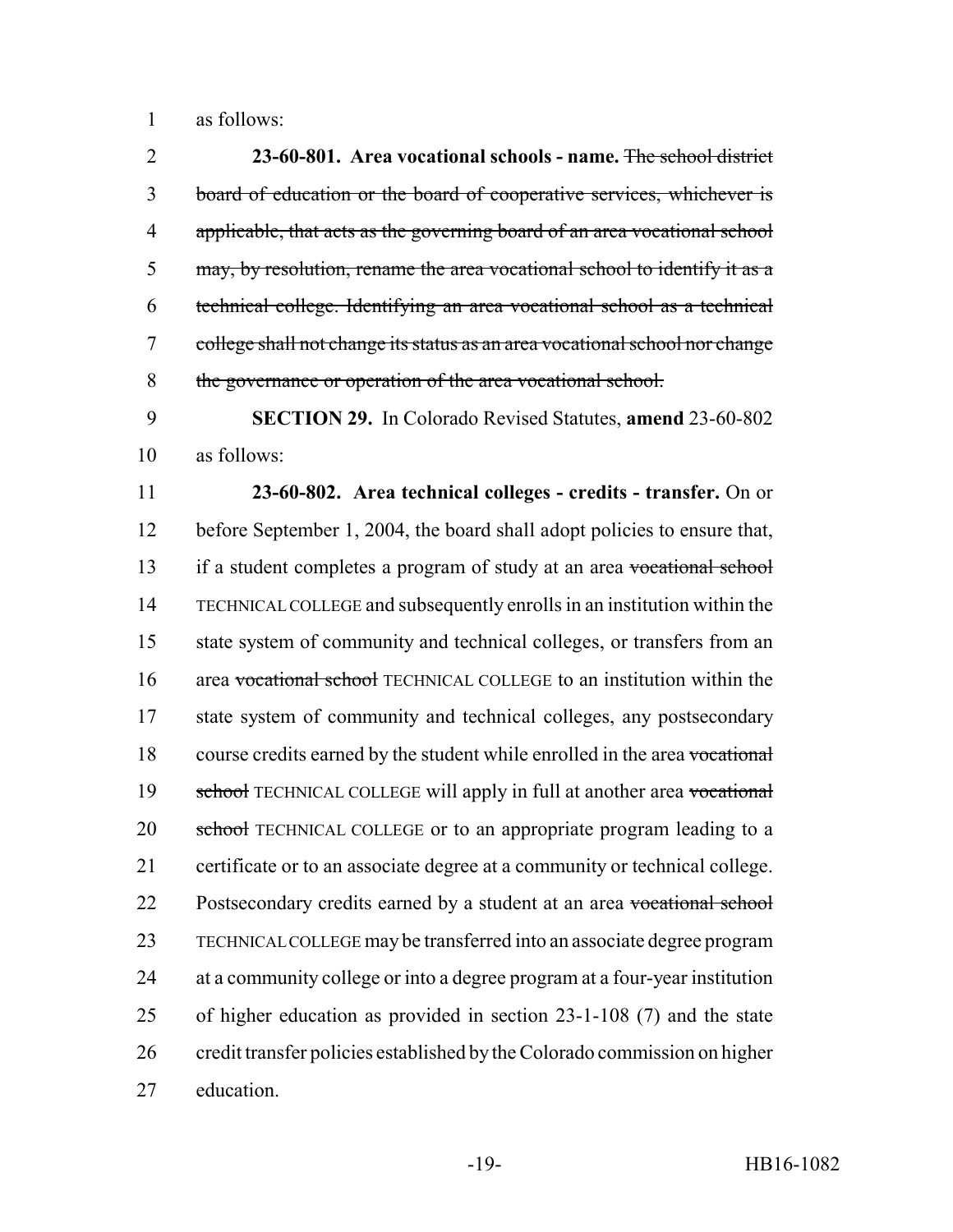**SECTION 30.** In Colorado Revised Statutes, 23-60-902, **amend** 2 (1) (a), (1) (b), (1) (c), and (3) (a) as follows:

 **23-60-902. Accelerated education and skills training - certificates.** (1) (a) The board may collaborate with the local district 5 junior colleges, area vocational schools TECHNICAL COLLEGES, the unit within the department of education that works with adult education, and local workforce development programs to design certificate programs through which an eligible adult who has an insufficient level of information or math literacy may obtain a career and technical education certificate on an accelerated schedule to assist him or her in entering or re-entering the workforce or in obtaining better employment. Each certificate program must consist of courses that integrate information and math literacy development programs with career and technical training. The time required to complete a certificate program must not exceed twelve months.

 (b) The board shall work with the community colleges, junior 17 district colleges, and area vocational schools TECHNICAL COLLEGES to design the career and technical training portion of each certificate program.

 (c) The board is encouraged to collaborate with and may enter into memorandums of understanding with local district junior colleges, area 22 vocational schools TECHNICAL COLLEGES, the unit within the department of education that works with adult education, local workforce development programs, and other local adult education providers to ensure that the accelerated certificates program can be implemented locally.

(3) (a) A community college in the state system of community and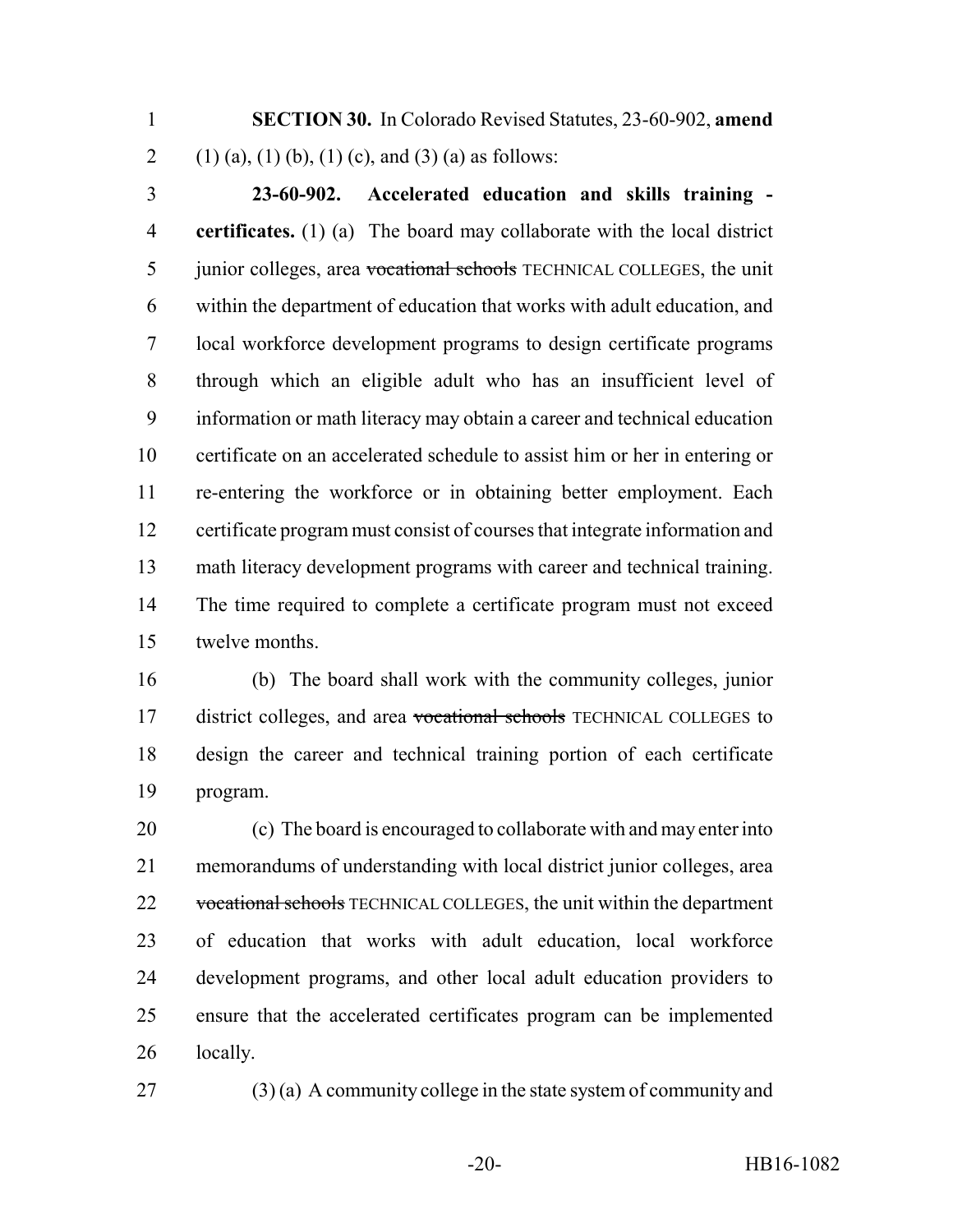technical colleges, a local district junior college, and an area vocational 2 school TECHNICAL COLLEGE may choose to participate in the accelerated certificates program by offering one or more of the certificate programs created through the accelerated certificates program pursuant to subsection (1) of this section.

 **SECTION 31.** In Colorado Revised Statutes, 23-60-1003, **amend** (1) as follows:

 **23-60-1003. Manufacturing career pathway - design.** (1) No later than the 2014-15 academic year, the board, after consulting with local district junior colleges and area vocational schools TECHNICAL COLLEGES, in collaboration with the department of labor and employment, the department of higher education, the department of education, and the state work force development council, created in section 24-46.3-101, C.R.S., shall design a career pathway for students within the manufacturing sector. The manufacturing career pathway shall connect school districts, local district junior colleges, area vocational schools TECHNICAL COLLEGES, community colleges, and four-year institutions of higher education with adult education programs, local workforce development programs, and regional manufacturing sector partnerships, and will allow a student to earn income while progressing along the career pathway.

 **SECTION 32.** In Colorado Revised Statutes, 23-61.5-101, **amend** (1) as follows:

 **23-61.5-101. Formation - petition of electors.** (1) Any area or part of an area of the state which is designated by the state board for community colleges and occupational education as an area to be served 27 by an area vocational school TECHNICAL COLLEGE and which also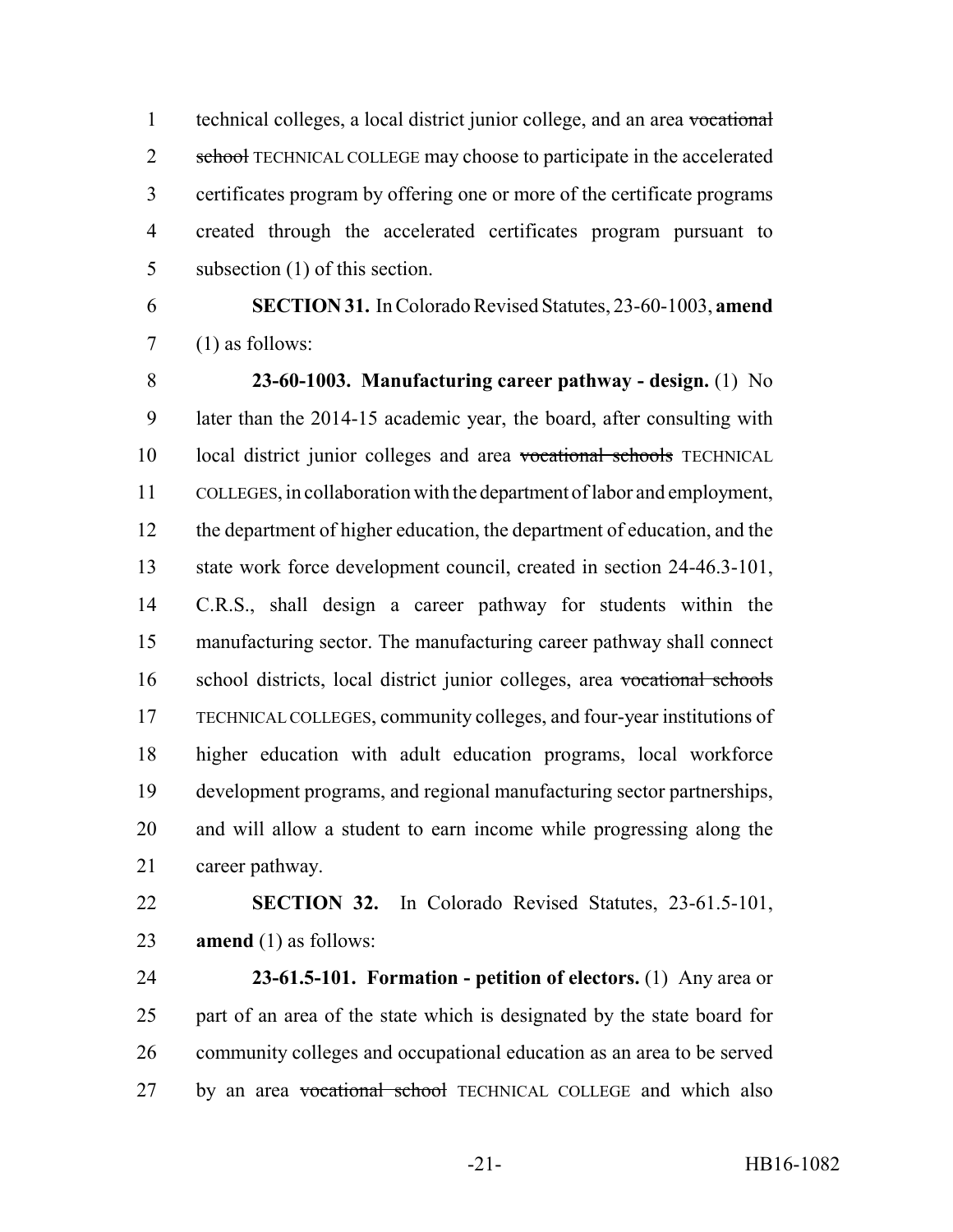1 contains a junior college district which is designated as an area vocational 2 school TECHNICAL COLLEGE pursuant to article 60 of this title may be formed as an area vocational district as provided in this part 1.

 **SECTION 33.** In Colorado Revised Statutes, **amend** 23-61.5-110 as follows:

 **23-61.5-110. Property tax - vocational services.** Each area 7 vocational district, acting through its board, shall have HAS the power to impose an ad valorem property tax against property in the district to raise revenue for the purpose of meeting the cost of the postsecondary vocational services provided within the district by the area vocational 11 school TECHNICAL COLLEGE which serves and is contained in the district, including but not limited to the cost of capital construction.

 **SECTION 34.** In Colorado Revised Statutes, **amend** 23-61.5-112, as follows:

 **23-61.5-112. Additions to district - procedure.** (1) If any part of the area designated by the state board for community colleges and 17 occupational education as an area to be served by an area vocational 18 school TECHNICAL COLLEGE desires to be annexed to an existing area vocational district, it may do so by the following procedure:

 (a) By obtaining approval of the existing area vocational district. 21 The approval shall be IS given only upon a majority vote of the eligible electors of the existing area vocational district as expressed by a majority polled at the time of the regular biennial school election held in the area 24 vocational district. The election shall MUST be called only upon the affirmative vote of the board.

 (b) By obtaining approval of the eligible electors residing in the 27 part of the designated area desiring to be annexed voting on the question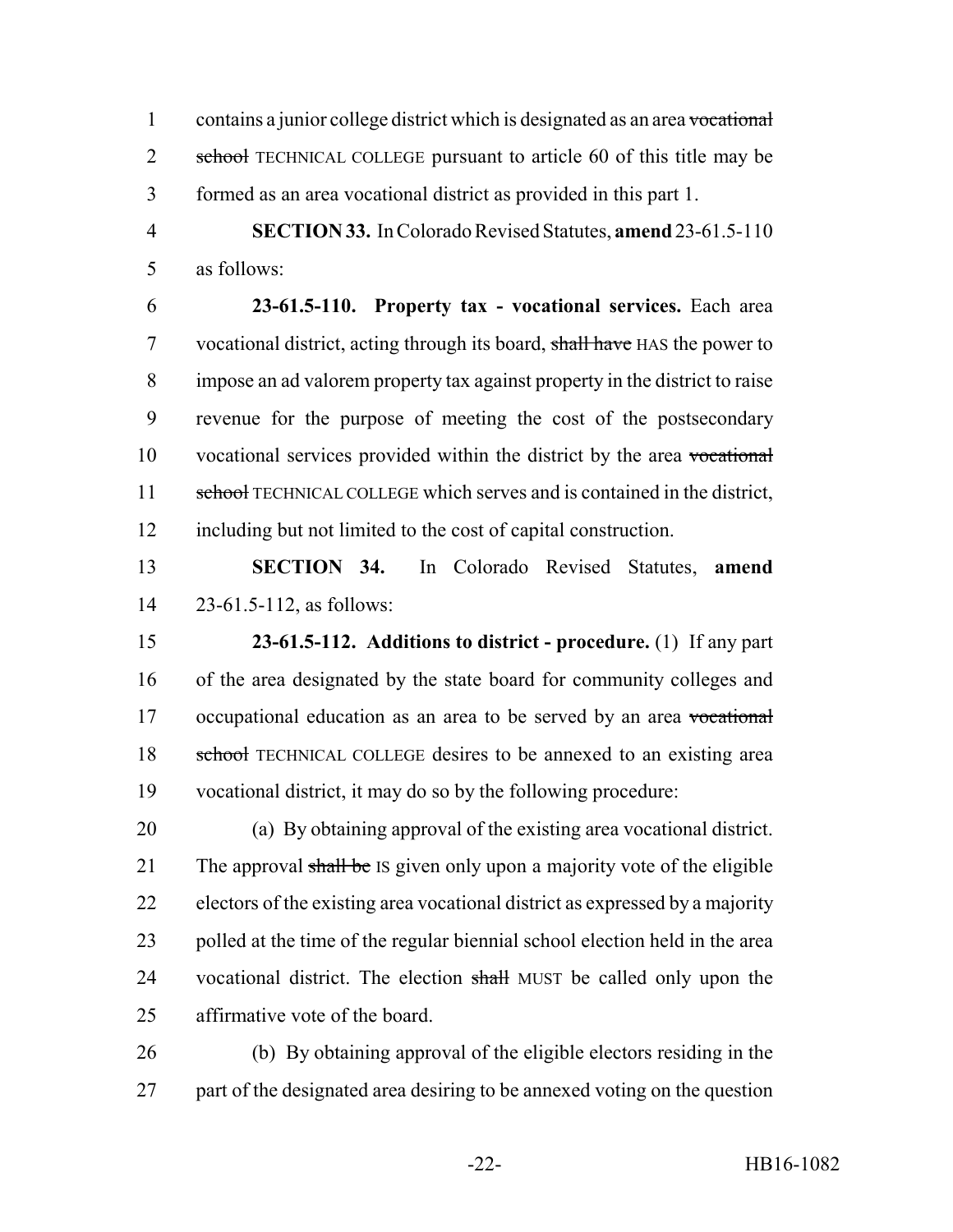1 of annexation at a regular biennial school election. The election shall MUST be called only upon the filing of a petition for inclusion with the county clerk and recorder of the county in which the part is located or with the county clerk and recorder of each county in which a part is 5 located if the part is located in more than one county. The petition shall MUST be signed by ten percent of the eligible electors who reside in the 7 part. The provisions of sections 23-61.5-104 and 23-61.5-106 shall apply to the election. If more than a majority of all votes cast at the election are in favor of the inclusion, the part shall be IS included in the area vocational district.

 **SECTION 35.** In Colorado Revised Statutes, 23-61.5-201, **amend** (1) as follows:

 **23-61.5-201. Procedure.** (1) Except as provided in subsection (2) of this section, the board shall determine in each year the amount of money necessary to be raised by taxation and shall fix a rate of levy which, when levied upon every dollar of valuation for assessment of taxable property within the district, will raise the amount required by the district annually to supply funds to defray its expenses, including but not limited to the cost of postsecondary vocational services provided by the 20 area vocational school TECHNICAL COLLEGE and capital construction.

 **SECTION 36.** In Colorado Revised Statutes, 23-71-302, **amend** 22  $(1)$  as follows:

 **23-71-302. Distribution of grants.** (1) The board shall annually certify to the state treasurer the amount of the direct grants to be paid to Colorado mountain college, Aims community college, and the area vocational schools TECHNICAL COLLEGES, as specified by the general assembly and appropriated pursuant to section 23-18-304 for the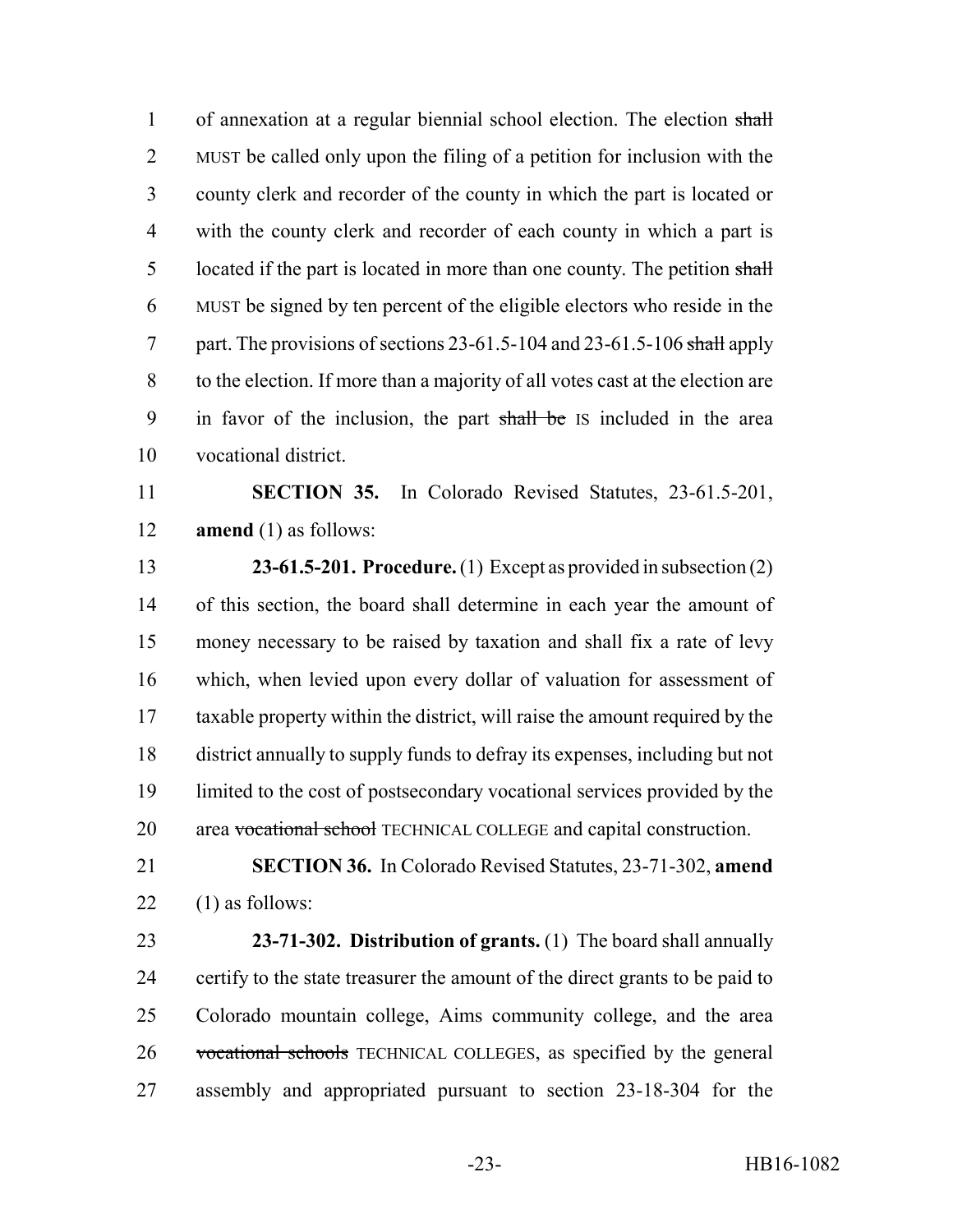applicable fiscal year. Each institution or area vocational school TECHNICAL COLLEGE may use the direct grants for current operating costs or for capital construction.

 **SECTION 37.** In Colorado Revised Statutes, 23-71-303, **amend** (1) as follows:

 **23-71-303. Distributions to area technical colleges.** (1) Any area vocational school TECHNICAL COLLEGE operating or organized and operating as such during the entire school year may be reimbursed by the state in an amount specified annually by the general assembly pursuant to 10 section 23-18-304. In no instance shall Such reimbursement MUST NOT exceed the total direct cost of the vocational program per FTE.

 **SECTION 38.** In Colorado Revised Statutes, 24-19.9-101, **amend** (2) as follows:

 **24-19.9-101. Definitions.** As used in this article, unless the context otherwise requires:

 (2) "Institution of higher education" means a state university or college, community college, junior college, local district college, or area vocational school TECHNICAL COLLEGE described in title 23, C.R.S.

 **SECTION 39.** In Colorado Revised Statutes, 24-46.3-101, **amend** (2) (d) (IV) as follows:

 **24-46.3-101. State work force development council - creation - membership - funding through gifts, grants, and donations - talent pipeline cash fund.** (2) Membership of the state council must include: 24 (d) Other members appointed by the governor, who are:

 (IV) Representatives of organizations and individuals that have experience and expertise in the delivery of work force investment activities, including chief executive officers of community colleges, AREA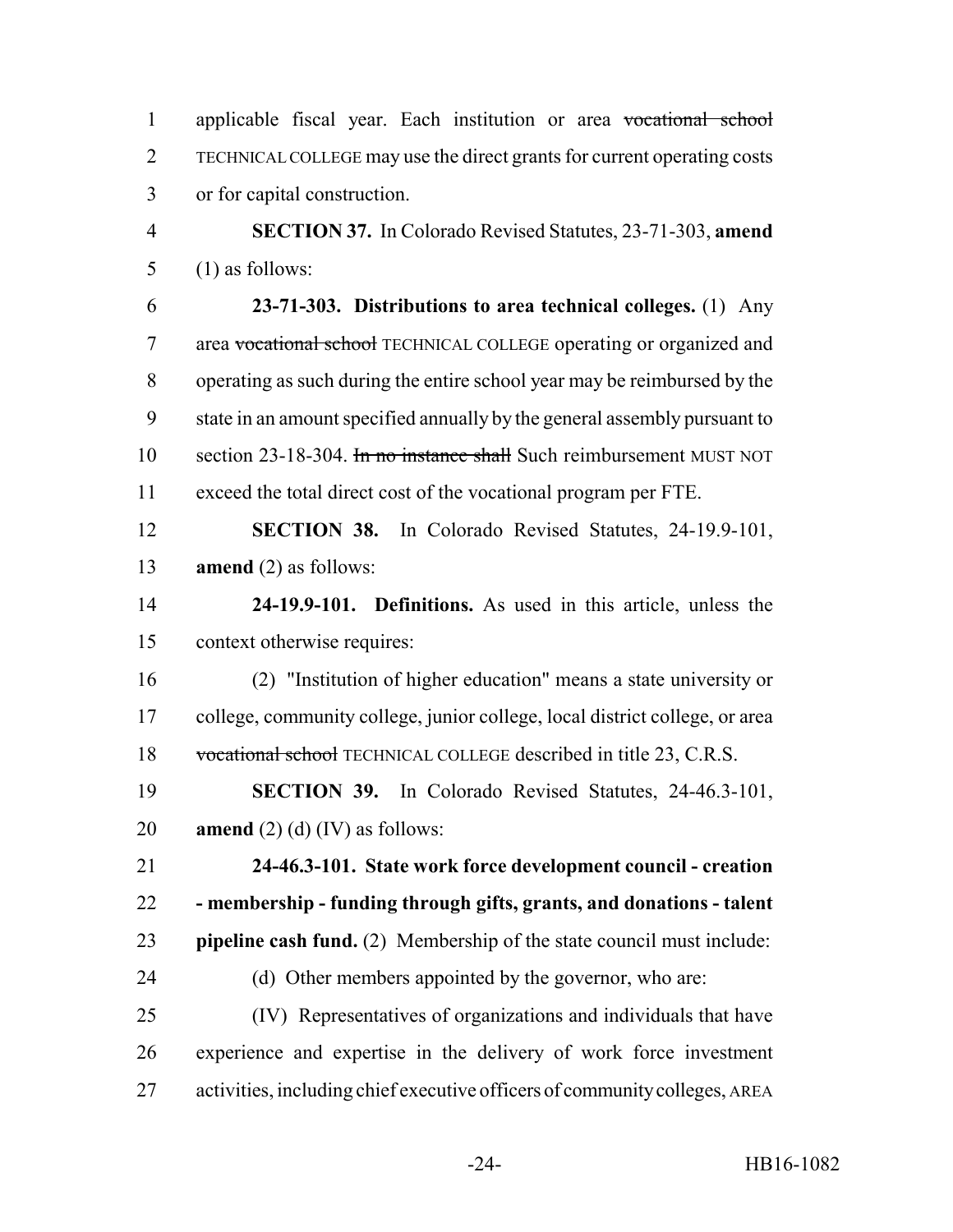TECHNICAL COLLEGES, and community-based organizations in the state; **SECTION 40.** In Colorado Revised Statutes, 24-46.3-301, **amend** (2) as follows: **24-46.3-301. Definitions.** As used in this part 3, unless the context otherwise requires: (2) "Area vocational school TECHNICAL COLLEGE" has the same meaning as provided in section 23-60-103, C.R.S. **SECTION 41.** In Colorado Revised Statutes, 23-46.3-302, **amend** (1) (a), (2) (a) (II), and (2) (a) (VII) as follows: **24-46.3-302. Postsecondary and work force readiness statewide coordinator - position created - duties.** (1) (a) There is created the position of postsecondary and work force readiness statewide coordinator to work under the direction of the state work force development council. The statewide coordinator works with and helps to coordinate the efforts of local education providers, businesses, industry, area vocational schools TECHNICAL COLLEGES, community colleges, apprenticeship programs, the department of education, the work force development council, the career and technical education division within the Colorado community college system, the department of higher education, college preparation programs, and other appropriate entities to raise the level of postsecondary and work force readiness that Colorado high school graduates achieve, especially with regard to readiness upon high school graduation for skilled career positions in business and industry. (2) (a) The statewide coordinator shall assist local education providers in:

(II) Implementing concurrent enrollment programs as provided in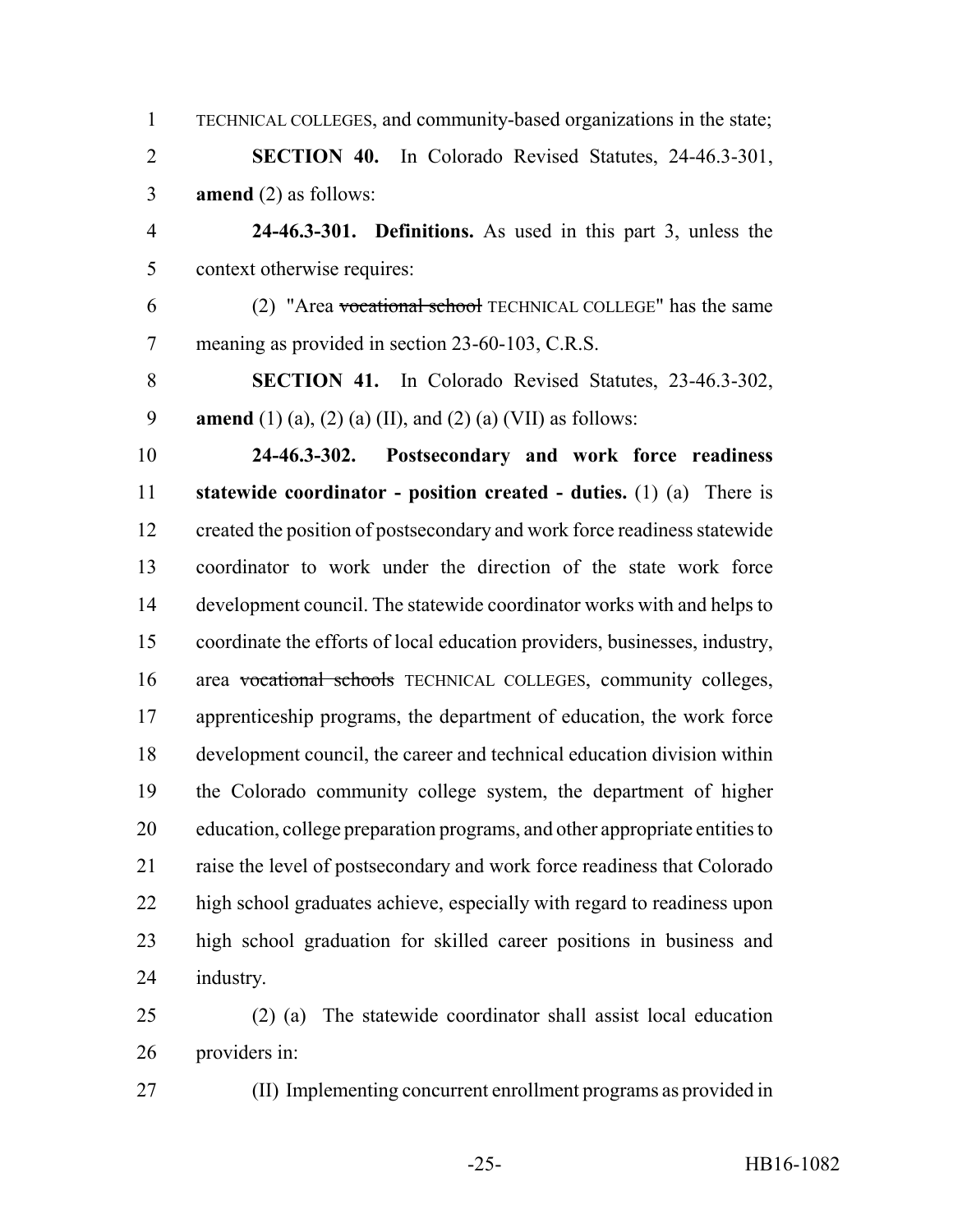article 35 of title 22, C.R.S., and in entering into concurrent enrollment 2 agreements with area vocational schools TECHNICAL COLLEGES, community colleges, and four-year institutions of higher education;

 (VII) Developing partnerships with businesses, industry, unions, 5 area vocational schools TECHNICAL COLLEGES, community colleges, apprenticeship programs, and other entities to create opportunities for students to participate in educational and training programs that lead to obtaining a career entry-level credential.

 **SECTION 42.** In Colorado Revised Statutes, 24-77-104.5, **amend** (4) (a) (IX) as follows:

 **24-77-104.5. General fund exempt account - appropriations to critical needs fund - specification of uses for health care and education - definitions.** (4) (a) Funding for the benefit of students attending community colleges and other institutions of higher education, as used in subparagraph (III) of paragraph (b) of subsection (1) of this section, shall be limited to funding for:

17 (IX) Area vocational school TECHNICAL COLLEGE grants.

 **SECTION 43.** In Colorado Revised Statutes, 39-3-124, **amend** 19  $(1)$  (b) (II) as follows:

 **39-3-124. Property used by state entity - installment sales or lease agreement - lease-purchase or leveraged lease agreement - exemption.** (1) (b) (II) For purposes of this paragraph (b), "state-supported institution of higher education" includes, but need not be limited to, all postsecondary institutions in the state supported in whole or in part by state funds, including junior colleges and community colleges, extension programs of the state-supported universities and 27 colleges, local district colleges, area vocational schools TECHNICAL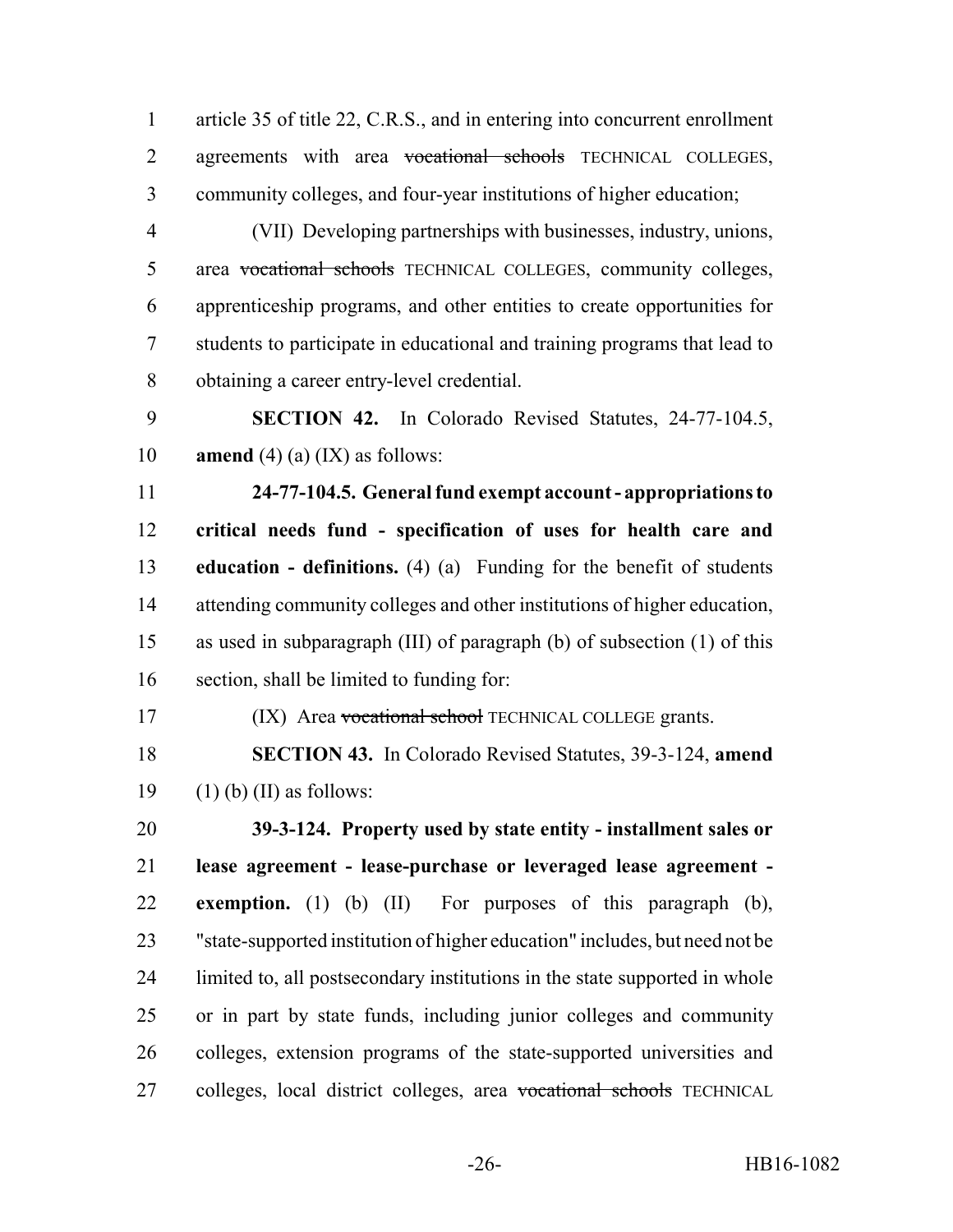COLLEGES, and the institutions governed by the regents of the university of Colorado.

 **SECTION 44.** In Colorado Revised Statutes, 39-22-531, **amend** 4  $(1)$  (h.5) as follows:

 **39-22-531. Colorado job growth incentive tax credit - rules - definitions - repeal.** (1) As used in this section, unless the context otherwise requires:

 (h.5) "State institution of higher education" means a state institution of higher education as defined in section 23-18-102 (10), C.R.S., a junior college, or an area vocational school TECHNICAL COLLEGE.

 **SECTION 45.** In Colorado Revised Statutes, 39-30.5-103, **amend** (11) introductory portion as follows:

 **39-30.5-103. Definitions.** As used in this article, unless the context otherwise requires:

 (11) "State institution of higher education" means a state institution of higher education as defined in section 23-18-102 (10), 18 C.R.S., a junior college, or an area vocational school TECHNICAL COLLEGE that:

 **SECTION 46.** In Colorado Revised Statutes, 23-3.3-1004, **amend** (4) (a) (III) (D) as follows:

 **23-3.3-1004. Colorado opportunity scholarship initiative advisory board - created - duties - rules.** (4) The board shall hold its first meeting on or before November 1, 2014, at a time and place to be designated by the executive director or by his or her designee. The board shall meet at least four times each year and shall carry out the following duties: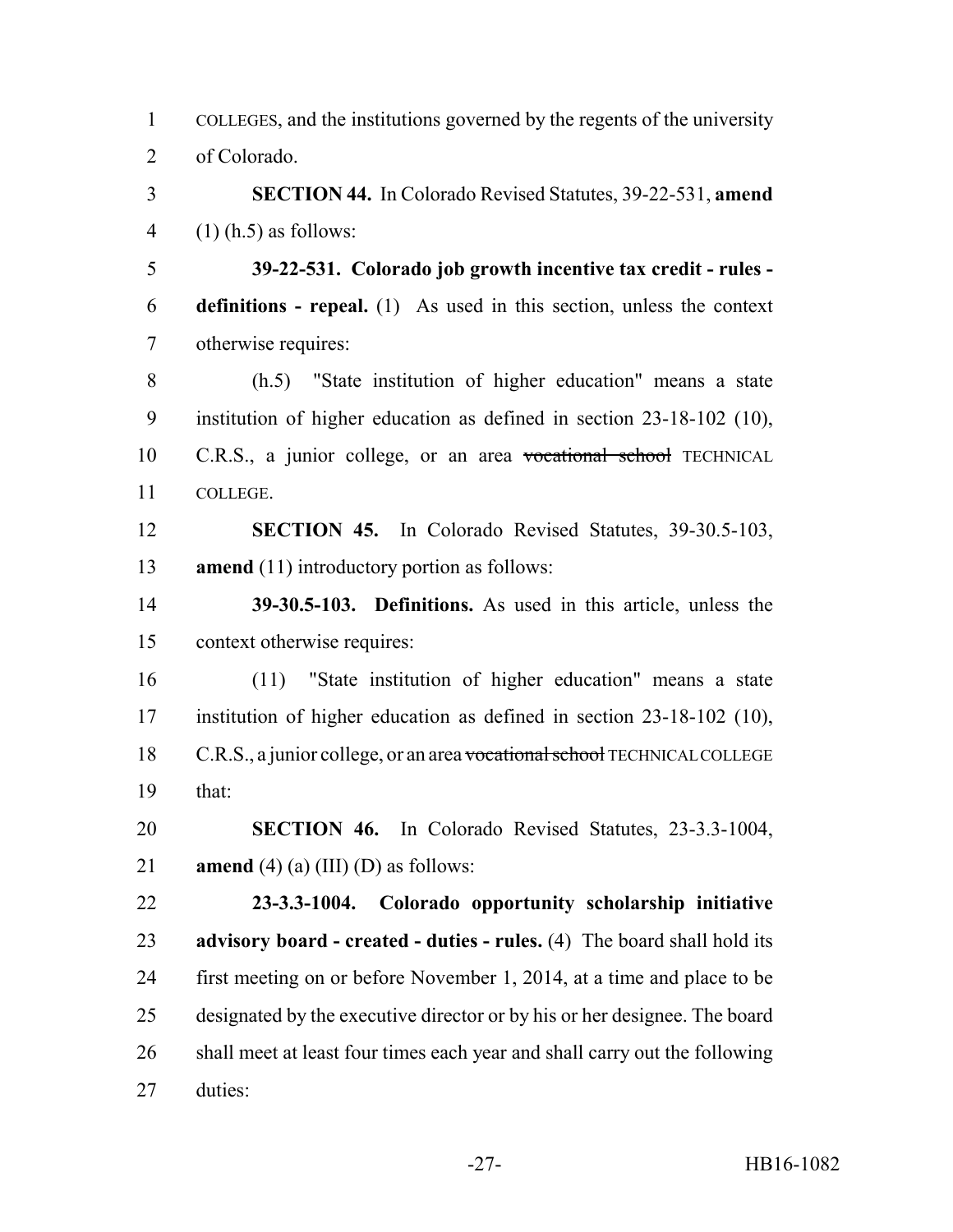- (a) Promulgate rules for administration of the initiative, including but not limited to the following:
- (III) Rules establishing permissible uses of grant and scholarship moneys from the initiative, which rules shall stipulate that:
- (D) To the extent practicable, grants of tuition assistance must be awarded to students representing rural and urban areas of the state and to students attending public vocational schools, AREA TECHNICAL COLLEGES, community colleges, four-year institutions of higher education, and research institutions; and
- **SECTION 47.** In Colorado Revised Statutes, 23-41-114, **amend** 11 (4) (b) (IV) (A) as follows:
- 

## **23-41-114. Colorado energy research institute - creation.** (4) The institute shall conduct:

- (b) The following specific research and educational programs designed to meet the information needs of the department of natural resources, other agencies of the state's executive branch, the legislature, and the public:
- (IV) (A) To facilitate economic development by funding local community colleges, colleges, AREA TECHNICAL COLLEGES, and vocational schools in regions where energy development is occurring and by providing grants for job training and education resources to advance knowledge and skill development that goes beyond basic research and helps attract, educate, and train people for employment.
- **SECTION 48. Act subject to petition effective date.** This act takes effect at 12:01 a.m. on the day following the expiration of the ninety-day period after final adjournment of the general assembly (August 10, 2016, if adjournment sine die is on May 11, 2016); except that, if a